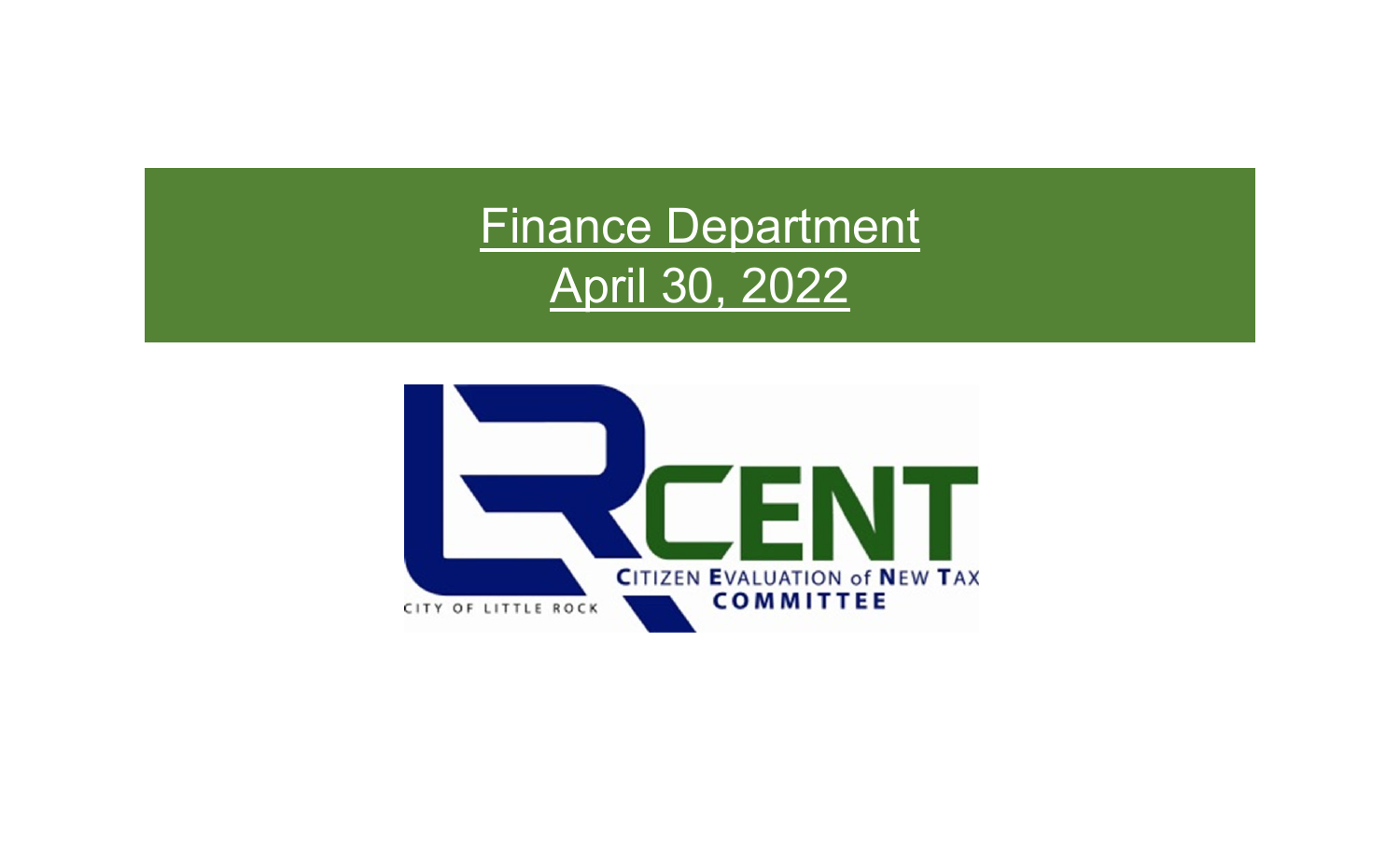# **City of Little Roc k 1-Cent Sales Tax Receipts (2012 Tax)**

|                 |                  |                  |                  | 2021 Tax Receipts |                 |                  | <b>Prior Year Tax Receipts</b> |                 |               |
|-----------------|------------------|------------------|------------------|-------------------|-----------------|------------------|--------------------------------|-----------------|---------------|
|                 | Month            | For Sales in     | 5/8 Cent         | 3/8 Cent          | <b>Cent Tax</b> | <b>5/8 Cent</b>  | <b>3/8 Cent</b>                | <b>New Tax</b>  | $\frac{9}{6}$ |
|                 | <b>Collected</b> | the Month of     | <b>Operating</b> | Capital           | <b>Proceeds</b> | <b>Operating</b> | Capital                        | <b>Proceeds</b> | Inc (Dec)     |
|                 | <b>March</b>     | January          | 2,853,396        | 1,712,037         | 4,565,433       | 2,629,262        | 1,577,557                      | 4,206,819       | 8.52%         |
| $\overline{2}$  | April            | <b>February</b>  | 2,665,403        | .599.242          | 4,264,644       | 2,597,519        | 1,558,512                      | 4,156,031       | 2.61%         |
| 3               | May              | March            | 3,380,310        | 2,028,186         | 5,408,496       | 2,671,786        | 1,603,071                      | 4,274,857       | 26.52%        |
| $\overline{4}$  | June             | April            | 3,232,317        | 1,939,390         | 5,171,707       | 2,845,057        | 1,707,034                      | 4,552,091       | 13.61%        |
| 5               | July             | May              | 3,236,572        | 1,941,943         | 5,178,515       | 2,619,076        | 1,571,446                      | 4,190,522       | 23.58%        |
| 6               | August           | June             | 3,318,945        | 1,991,367         | 5,310,312       | 2,794,411        | 1,676,646                      | 4,471,057       | 18.77%        |
|                 | 7 September      | July             | 3,084,792        | 1,850,875         | 4,935,668       | 2,753,191        | 1,651,915                      | 4,405,105       | 12.04%        |
| 8               | <b>October</b>   | August           | 3,186,716        | 1,912,030         | 5,098,746       | 2,865,896        | 1,719,537                      | 4,585,433       | 11.19%        |
|                 | 9 November       | <b>September</b> | 3,130,770        | 1,878,462         | 5,009,232       | 2,767,058        | 1,660,235                      | 4,427,293       | 13.14%        |
|                 | 10 December      | <b>October</b>   | 3,198,027        | 1,918,816         | 5,116,843       | 2,854,925        | 1,712,955                      | 4,567,881       | 12.02%        |
| 11              | January          | <b>November</b>  | 3,378,666        | 2,027,199         | 5,405,865       | 2,732,711        | 1,639,627                      | 4,372,338       | 23.64%        |
| 12 <sup>2</sup> | February         | <b>December</b>  | 3,996,667        | 2,398,000         | 6,394,668       | 3,461,937        | 2,077,162                      | 5,539,098       | 15.45%        |
| 13              |                  | 2021 Total       | \$38,662,580     | \$23,197,548      | \$61,860,129    | \$33,592,828     | \$20,155,697                   | \$53,748,525    | 15.09%        |

| Month            | For Sales in | 5/8 Cent                                                                                                                                                | <b>3/8 Cent</b> | <b>Cent Tax</b> | 5/8 Cent         | <b>3/8 Cent</b> | <b>New Tax</b>  | $\%$      |
|------------------|--------------|---------------------------------------------------------------------------------------------------------------------------------------------------------|-----------------|-----------------|------------------|-----------------|-----------------|-----------|
| <b>Collected</b> | the Month of | <b>Operating</b>                                                                                                                                        | Capital         | <b>Proceeds</b> | <b>Operating</b> | Capital         | <b>Proceeds</b> | Inc (Dec) |
|                  |              | 28,992,457                                                                                                                                              | 17,449,867      | 46,442,324      | n/a              | n/a             | n/a             | n/a       |
|                  |              | 29,220,016                                                                                                                                              | 17,573,702      | 46,793,718      | 28,992,457       | 17,449,867      | 46,442,324      | 0.76%     |
|                  |              | 29,608,840                                                                                                                                              | 17,849,353      | 47,458,193      | 29,220,016       | 17,573,702      | 46,793,718      | 1.42%     |
|                  |              | 30,773,111                                                                                                                                              | 18,430,387      | 49,203,498      | 29,608,840       | 17,849,353      | 47,458,193      | 3.68%     |
|                  |              | 30,789,996                                                                                                                                              | 18,473,997      | 49,263,993      | 30,773,111       | 18,430,387      | 49,203,498      | 0.12%     |
|                  |              | 31,366,925                                                                                                                                              | 18,820,155      | 50,187,081      | 30,789,996       | 18,473,997      | 49,263,993      | 1.87%     |
|                  |              | 31,678,593                                                                                                                                              | 19,007,156      | 50,685,748      | 31,366,925       | 18,820,155      | 50,187,081      | 0.99%     |
|                  |              | 33,967,300                                                                                                                                              | 20,380,380      | 54,347,679      | 31,678,593       | 19,007,156      | 50,685,748      | 7.22%     |
|                  |              | 33,592,828                                                                                                                                              | 20,155,697      | 53,748,525      | 33,967,300       | 20,380,380      | 54,347,679      | $-1.10\%$ |
|                  |              | \$279,990,066                                                                                                                                           | \$168.140,694   | \$448,130,760   |                  |                 |                 |           |
|                  |              | 2012 Total<br><b>2013 Total</b><br>2014 Total<br>2015 Total<br>2016 Total<br>2017 Total<br>2018 Total<br>2019 Total<br><b>2020 Total</b><br>2012 - 2020 |                 |                 |                  |                 |                 |           |

24 **\$318,652,646 \$191,338,242 \$509,990,888 Grand Total - Life to Dat e**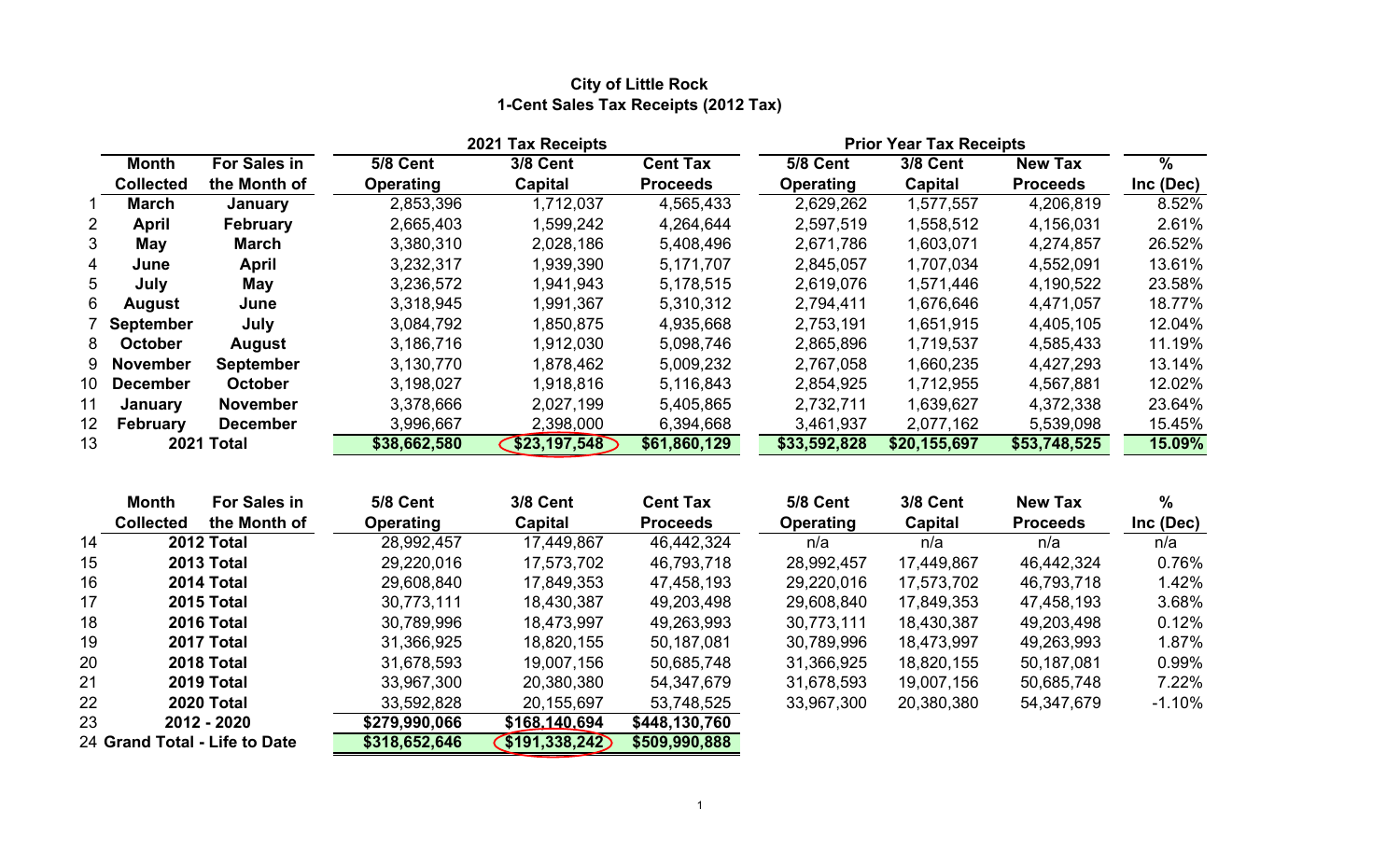FUND 326 - 3/8 SALES TAX CAPITAL PROJECTS As of April 30,2022

|          |                                  | 2022<br>2012-2021<br><b>Total Project</b><br>Life to Date<br><b>Total Expended</b><br>Allocated |              |                        |                          |             |                        | Procurement          |                        |                          |                        |                |                                                           |
|----------|----------------------------------|-------------------------------------------------------------------------------------------------|--------------|------------------------|--------------------------|-------------|------------------------|----------------------|------------------------|--------------------------|------------------------|----------------|-----------------------------------------------------------|
| Line     | <b>Activity Number</b>           | <b>Description</b>                                                                              | Ward         | Estimate               | Allocation               | Allocation  | <b>Allocation</b>      | Revenue              | <b>Expenditures</b>    | Encumbered               | and Encumbered         | <b>Balance</b> | Method                                                    |
|          | <b>SHORT-TERM FINANCING:</b>     |                                                                                                 |              |                        |                          |             |                        |                      |                        |                          |                        |                |                                                           |
|          |                                  | <b>PUBLIC SAFETY:</b>                                                                           |              |                        |                          |             |                        |                      |                        |                          |                        |                |                                                           |
|          | <b>TF25K09</b>                   | <b>CONTINGENCY - STF INTEREST</b>                                                               |              | \$0                    | \$0                      |             | \$0                    | \$16,810             | \$0                    | \$0                      | \$0                    | \$16,810       | Interest allocated to other projects                      |
| 2        | TF35K01/TF35P01                  | CODE ENFORCEMENT EQUIP & VEHICLES                                                               |              | 397,000                | 459,912                  |             | 459,912                | 459,912              | 459,912                | $\overline{\phantom{a}}$ | 459,912                |                | Quote Bid/State Contract                                  |
|          | TF51K03/TF51L03/TF5              |                                                                                                 |              |                        |                          |             |                        |                      |                        |                          |                        |                | Ord. No. 20545/Ord. No. 20732/Res                         |
| 3        | 1P02                             | SW FIRE STATION                                                                                 |              | 4,050,000              | 4,274,282                |             | 4,274,282              | 4,274,282            | 4,274,282              |                          | 4,274,282              |                | #14674                                                    |
| 4        |                                  |                                                                                                 |              |                        |                          |             |                        |                      |                        |                          |                        |                | Bid No. 11211R Res. No.                                   |
|          | TF51K10<br>TF51P03               | <b>WEST LR FIRE STATION</b>                                                                     |              | 543,000                | 517,540                  |             | 517,540                | 517,540<br>1,378,000 | 517,540                |                          | 517,540                |                | 13385/Quote Bid/State Contract                            |
| 5        | TF52K04/TF52L04                  | FIRE VEHICLE/EQUIP<br>PS RADIO UPGRADE                                                          |              | 1,378,000<br>9,000,000 | 1,378,000<br>8,979,213   |             | 1,378,000              | 8,979,213            | 1,378,000              |                          | 1,378,000<br>8,979,213 |                | HGAC Contract/Res #14590                                  |
| 6        | TF52K05/TF52M05                  | 12TH ST MID-TOWN STATION                                                                        |              | 9,970,000              | 9,966,850                |             | 8,979,213<br>9,966,850 | 9,966,850            | 8,979,213<br>9,966,850 |                          | 9,966,850              |                | Sole Source Ord. No. 20524<br>Bid No. 12285 Res No. 13710 |
|          |                                  |                                                                                                 |              |                        |                          |             |                        |                      |                        |                          |                        |                | Quote Bid/Ord. No. 20862 Res. No.                         |
| 8        | <b>TF52K07</b>                   | WEST LR POLICE STATION                                                                          |              | 1,000,000              | 1,044,072                |             | 1,044,072              | 1,044,072            | 1,044,072              |                          | 1,044,072              |                | 14-177/Bid No. 15138                                      |
|          |                                  |                                                                                                 |              |                        |                          |             |                        |                      |                        |                          |                        |                |                                                           |
|          |                                  |                                                                                                 |              |                        |                          |             |                        |                      |                        |                          |                        |                | Bid No. 13125 Res No. 13725/Bid                           |
|          |                                  |                                                                                                 |              |                        |                          |             |                        |                      |                        |                          |                        |                | No. 13535/Cooperative                                     |
|          |                                  |                                                                                                 |              |                        |                          |             |                        |                      |                        |                          |                        |                | Contract/Ordinance No. 20598/Quote                        |
|          |                                  |                                                                                                 |              |                        |                          |             |                        |                      |                        |                          |                        |                | Bid/Resolution No. 13373/Resolution                       |
|          |                                  |                                                                                                 |              |                        |                          |             |                        |                      |                        |                          |                        |                | No. 13447 Co-Op/Resolution No.                            |
|          |                                  |                                                                                                 |              |                        |                          |             |                        |                      |                        |                          |                        |                | 13683 Co-Op/State Contract                                |
| 9        | <b>TF60K08</b>                   | FLEET (POLICE & FIRE) NEW STATIONS                                                              |              | 2,189,000              | 2,188,962                |             | 2,188,962              | 2,188,962            | 2,188,962              |                          | 2,188,962              |                | Resolution 13922                                          |
| 10       | <b>TF60M08</b>                   | FLEET (FIRE) VEHICLE                                                                            |              | 2.922.000              | 2.922.000                |             | 2.922.000              | 2,922,000            | 2.922.000              |                          | 2.922.000              |                | State Contract/Res, No. 13922                             |
| 11       | TF30L01/TF30M01                  | <b>BASIC IT CAPITAL</b>                                                                         |              | 3,000,000              | 2,998,453                |             | 2,998,453              | 2,998,453            | 2,998,453              |                          | 2,998,453              |                | Bid No. 12286 Res No. 13711                               |
|          |                                  |                                                                                                 |              |                        |                          |             |                        |                      |                        |                          |                        |                | Bid No. 14125R /only                                      |
|          |                                  |                                                                                                 |              |                        |                          |             |                        |                      |                        |                          |                        |                | source/Ordinance No. 20883/Sole                           |
|          |                                  |                                                                                                 |              |                        |                          |             |                        |                      |                        |                          |                        |                | Source Ord No. 20621/Quote                                |
|          |                                  |                                                                                                 |              |                        |                          |             |                        |                      |                        |                          |                        |                | <b>Bid/Sole Source Ordinance</b>                          |
| 12       | <b>TF52L02</b>                   | 911/311 SOFTWARE                                                                                |              | 2,350,000              | 2,350,000                |             | 2,350,000              | 2,350,000            | 2,350,000              |                          | 2,350,000              |                | 20892/State Contract                                      |
| 13<br>14 | TF45N01<br><b>TF51N02</b>        | WEST CENTRAL COMMUNITY CTR.<br>FS #13 - B&B FACIL - STF                                         |              | 4,371,812              | 4,372,000<br>51,400      |             | 4,372,000<br>51,400    | 4,372,000<br>51,400  | 4,372,000<br>51,400    |                          | 4,372,000<br>51,400    |                | Bid #12282 Res #13703<br>STF Interest allocation          |
| 15       | <b>TF52N03</b>                   | POLICE FIRING RANGE                                                                             |              |                        | 200,276                  |             | 200,276                | 200,276              | 200,276                |                          | 200,276                |                | STF Interest allocation                                   |
| 16       | <b>TF51C05</b>                   | 2020 LRFD TURNOUTS                                                                              |              |                        | 198,430                  |             | 198,430                | 198,430              | 198,430                |                          | 198,430                |                | STF Interest allocation                                   |
| 17       |                                  |                                                                                                 |              | 41,170,812             | 41,901,391               | $\sim$      | 41,901,391             | 41,918,200           | 41,901,391             | $\blacksquare$           | 41,901,391             | 16,810         |                                                           |
|          | 3/8 SALES TAX ALLOCATION:        |                                                                                                 |              |                        |                          |             |                        |                      |                        |                          |                        |                |                                                           |
| 18       |                                  | <b>ACCRUED REVENUE</b>                                                                          |              |                        | $\overline{\phantom{a}}$ |             | $\sim$                 |                      |                        | ÷.                       | $\sim$                 | $\sim$         | Sales Tax Accrual                                         |
| 19       | <b>TS25A33</b>                   | CONTINGENCY - SALES TAX INTEREST                                                                |              |                        |                          |             |                        | 29,884               |                        |                          |                        | 29,884         |                                                           |
| 20       |                                  |                                                                                                 |              |                        |                          |             |                        | 29,884               |                        |                          |                        | 29,884         |                                                           |
|          |                                  | SHORT-TERM NOTE PAYMENTS - PRINCIPAL:                                                           |              |                        |                          |             |                        |                      |                        |                          |                        |                |                                                           |
|          |                                  |                                                                                                 |              |                        |                          |             |                        |                      |                        |                          |                        |                | Principal payment on 2012 - 2016                          |
| 21       | <b>TS25A51</b>                   | SHORT-TERM NOTE PAYMENTS                                                                        |              |                        | 41,170,823               |             | 41,170,823             | 41,170,823           | 41,170,823             |                          | 41,170,823             |                | notes - transferred to GF                                 |
| 22       |                                  |                                                                                                 |              | $\blacksquare$         | 41,170,823               | $\sim$      | 41,170,823             | 41,170,823           | 41,170,823             | $\sim$                   | 41,170,823             | $\sim$         |                                                           |
|          |                                  | <b>PUBLIC SAFETY:</b>                                                                           |              |                        |                          |             |                        |                      |                        |                          |                        |                |                                                           |
| 23       | <b>TS51A22</b>                   | <b>FIRE CONTINGENCY</b>                                                                         |              | 257,000                | 108,401                  |             | 108,401                | 108,401              | 108,401                | ٠                        | 108,401                |                | Bid No. 13142 Res No. 13767                               |
| 24       | <b>TS51A74</b>                   | FS #13 - B&B FACILITIES                                                                         |              |                        | 151,364                  |             | 151,364                | 151,364              | 151,364                |                          | 151,364                |                | Res #14356 Bid #16113                                     |
|          |                                  |                                                                                                 |              |                        |                          |             |                        |                      |                        |                          |                        |                | Quote Bid/Sole Source/State                               |
| 25       | <b>TS52A24</b>                   | <b>LRPD STAFFING &amp; COPP</b>                                                                 |              | 303,000                | 288,826                  |             | 288,826                | 288,826              | 288,826                |                          | 288,826                |                | Contract/Ord #21520                                       |
| 26       | <b>TS52A26</b>                   | 911/311 SOFTWARE                                                                                |              | 250,000                | 250,022                  |             | 250,022                | 250,022              | 250,022                |                          | 250,022                |                | Quote Bid                                                 |
|          |                                  |                                                                                                 |              |                        |                          |             |                        |                      |                        |                          |                        |                | Sole Source Ord. No.                                      |
|          |                                  |                                                                                                 |              |                        |                          |             |                        |                      |                        |                          |                        |                | 20524/Purchase of the McFadden                            |
| 27       | <b>TS52A28</b>                   | MAIN POLICE HQS & COURTS                                                                        |              | 9,000,000              | 9,792,111                |             | 9,792,111              | 9,792,111            | 8,370,029              | 1,518,269                | 9,888,298              | (96, 187)      | Building (\$956,000)/Quotes                               |
| 28       | <b>TS52A75</b>                   | POLICE FIRING RANGE                                                                             |              |                        |                          |             |                        |                      |                        |                          |                        |                |                                                           |
| 29       | <b>TS35A06</b>                   | ANIMAL VILLAGE EXPANSION                                                                        |              | 602,000                | 583,633                  |             | 583,633                | 583,633              | 140,469                | $\omega$                 | 140,469                | 443,164        | Bid 16149 Res 14438                                       |
|          |                                  |                                                                                                 |              |                        |                          |             |                        |                      |                        |                          |                        |                | Sourcewell Contract 120215-                               |
| 29<br>30 | <b>TS51C10</b><br><b>TS52C20</b> | FS 24 FURNITURE &<br>12TH STREET RENOVATION - ARCHITECT                                         |              |                        | 50,627<br>130,000        |             | 50,627<br>130,000      | 50,627<br>130,000    | 50,627<br>112,593      | 17,407                   | 50,627<br>130,000      |                | PCR/Quotes                                                |
| 31       |                                  |                                                                                                 |              | 10,412,000             | 11,354,984               | п.          | 11,354,984             | 11,354,984           | 9,472,330              | 1,535,675                | 11,008,006             | 346,978        |                                                           |
|          |                                  | <b>PUBLIC WORKS:</b>                                                                            |              |                        |                          |             |                        |                      |                        |                          |                        |                |                                                           |
| 32       | <b>TS40A07</b>                   | PUBLIC WORKS CAPITAL                                                                            | <b>ALL</b>   | 67,500,000             | 21,932,685               | (1,400,000) | 20,532,685             | 20,532,685           | 3,770,797              |                          | 3,770,797              | 16,761,888     | Multiple Bids and Quotes                                  |
|          |                                  |                                                                                                 |              |                        |                          |             |                        |                      |                        |                          |                        |                |                                                           |
|          |                                  |                                                                                                 |              |                        |                          |             |                        |                      |                        |                          |                        |                | Quote Bid/State Contract/Bid                              |
| 33       | <b>TS40A08</b>                   | PUBLIC WORKS SIDEWALKS                                                                          | <b>ALL</b>   | 4,500,000              | 4,362,709                |             | 4,362,709              | 4,362,709            | 3,205,302              | 23,280                   | 3,228,582              | 1,134,127      | #18116/Contract #268/Contract 484                         |
| 34       | <b>TS40A35</b>                   | <b>13TH AND GAINES</b>                                                                          | $\mathbf{1}$ |                        | 45.677                   |             | 45.677                 | 45.677               | 45.677                 |                          | 45.677                 |                | Bid No. 12258                                             |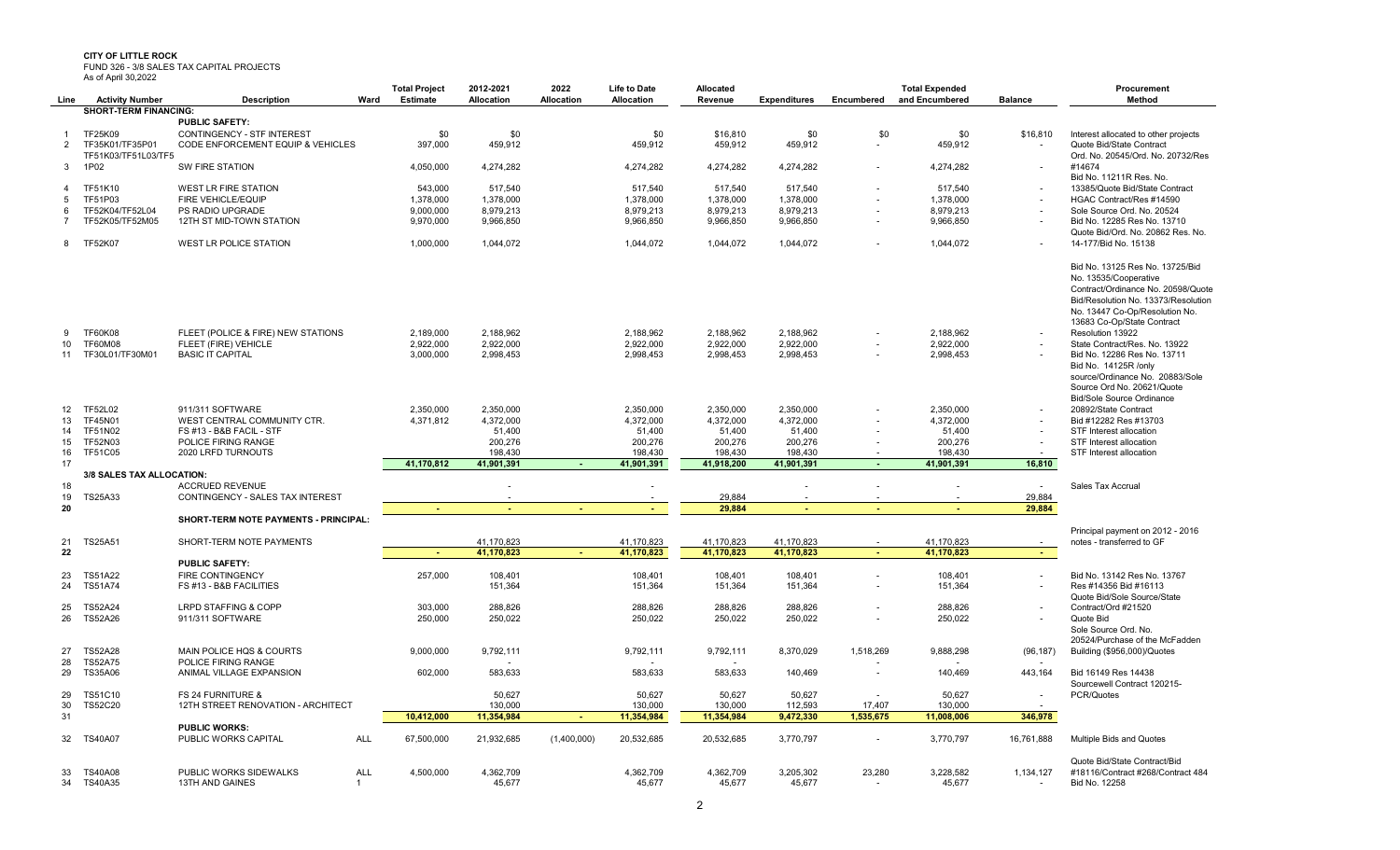73 TS45A14

OTTENHEIMER CENTER

FUND 326 - 3/8 SALES TAX CAPITAL PROJECTS As of April 30,2022

|          | AS OT APTII 30, ZUZZ   |                                        |                | <b>Total Project</b> | 2012-2021                | 2022              | <b>Life to Date</b>      | <b>Allocated</b>         |                          |                        | <b>Total Expended</b>    |                       | Procurement                        |
|----------|------------------------|----------------------------------------|----------------|----------------------|--------------------------|-------------------|--------------------------|--------------------------|--------------------------|------------------------|--------------------------|-----------------------|------------------------------------|
| Line     | <b>Activity Number</b> | <b>Description</b>                     | Ward           | <b>Estimate</b>      | <b>Allocation</b>        | <b>Allocation</b> | <b>Allocation</b>        | Revenue                  | <b>Expenditures</b>      | Encumbered             | and Encumbered           | <b>Balance</b>        | Method                             |
| 35       | <b>TS40A36</b>         | <b>ALLIS STREET</b>                    |                |                      | 98,330                   |                   | 98,330                   | 98,330                   | 98.330                   |                        | 98,330                   |                       | Bid No. 11249                      |
| 36       | <b>TS40A37</b>         | <b>WRIGHT AVE</b>                      | $\overline{1}$ |                      | 585,703                  |                   | 585,703                  | 585,703                  | 585,703                  |                        | 585,703                  |                       | Bid No. 12258                      |
| 37       | <b>TS40A38</b>         | WINDAMERE                              | $\overline{2}$ |                      | 67,134                   |                   | 67,134                   | 67,134                   | 67,134                   |                        | 67,134                   |                       | Bid No. 11299                      |
| 38       | TS40A39                | WALPOLE                                | $\overline{2}$ |                      | 69,522                   |                   | 69,522                   | 69,522                   | 69,522                   |                        | 69,522                   |                       | Bid No. 11299                      |
| 39       | <b>TS40A40</b>         | BEECHWOOD CHANNEL                      | 3              |                      | 143,930                  |                   | 143,930                  | 143,930                  | 143,930                  |                        | 143,930                  |                       | Bid No. 12219                      |
| 40       | TS40A41                | SUMMERDALE                             | $\overline{4}$ |                      | 19,998                   |                   | 19,998                   | 19,998                   | 19,998                   |                        | 19,998                   |                       | Quote Bid PW                       |
| 41       | <b>TS40A42</b>         | <b>HINSON (CARMEL)</b>                 | $\overline{4}$ |                      | 94,875                   |                   | 94,875                   | 94,875                   | 94,875                   |                        | 94,875                   |                       | Bid No. 12288                      |
| 42       | TS40A43                | <b>WESTCHESTER BERM</b>                | -5             |                      | 17,762                   |                   | 17,762                   | 17,762                   | 17,762                   |                        | 17,762                   |                       | Quote Bid PW                       |
| 43       | <b>TS40A44</b>         | <b>CHEVAUX</b>                         | -5             |                      | 56,968                   |                   | 56,968                   | 56,968                   | 56,968                   |                        | 56,968                   |                       | Bid No. 11249                      |
| 44       | <b>TS40A45</b>         | SUNNYMEADE                             | 6              |                      | 46,646                   |                   | 46,646                   | 46,646                   | 46,646                   |                        | 46,646                   |                       | Bid No. 11249                      |
| 45       | <b>TS40A47</b>         | <b>CHICOT</b>                          | $\overline{7}$ |                      | 32,254                   |                   | 32,254                   | 32,254                   | 32,254                   |                        | 32,254                   |                       | Bid No. 12259                      |
| 46       | <b>TS40A48</b>         | <b>ANGEL COURT</b>                     | $\overline{7}$ |                      | 2,050                    |                   | 2,050                    | 2.050                    | 2,050                    |                        | 2,050                    |                       | Bid No. 11249                      |
| 47       | <b>TS40A53</b>         | <b>MAIN ST. GRANT MATCH</b>            |                |                      | 6.863                    |                   | 6.863                    | 6.863                    | 6,863                    |                        | 6.863                    |                       | Bid No. 13169 Res No. 13828        |
| 48       | <b>TS40A54</b>         | 12TH STREET REVITALIZATION (STREETS(2) |                |                      | 37,562                   |                   | 37,562                   | 37,562                   | 37,562                   |                        | 37,562                   |                       | Bid No. 12261 Res No. 13752        |
| 49       | <b>TS40A60</b>         | WARD 3 FEMA FLOOD STUDY                | 3              |                      | 41,643                   |                   | 41,643                   | 41,643                   | 41,643                   |                        | 41,643                   |                       | Res No. 14093                      |
| 50       | <b>TS40A61</b>         | WARD 4 FEMA FLOOD STUDY                | $\overline{4}$ |                      | 16,644                   |                   | 16,644                   | 16,644                   | 16,644                   |                        | 16,644                   |                       | Res No. 14093                      |
| 51       | <b>TS40A62</b>         | WARD 5 FEMA FLOOD STUDY                | -5             |                      | 20,000                   |                   | 20,000                   | 20,000                   | 20,000                   |                        | 20,000                   |                       | Res No. 14093                      |
| 52       | <b>TS40A63</b>         | WARD 6 FEMA FLOOD STUDY                | 6              |                      | 20,000                   |                   | 20,000                   | 20,000                   | 20,000                   |                        | 20,000                   |                       | Res No. 14093                      |
| 53       | <b>TS40A76</b>         | RODNEY PARHAM(GREEN MTN./CANT)         |                |                      | 108,165                  |                   | 108,165                  | 108,165                  | 108,165                  |                        | 108,165                  |                       | <b>Bid 14201</b>                   |
| 54       | <b>TS40A78</b>         | 2016 STREET RESURFACING                |                |                      | 1,961,262                |                   | 1,961,262                | 1,961,262                | 1,961,262                |                        | 1,961,262                |                       | Res #14353 Bid #16117              |
| 55       | <b>TS40A79</b>         | <b>GEYER SPRINGS RR OVERPASS</b>       |                |                      | 453,805                  |                   | 453,805                  | 453,805                  | 140,277                  | 1,116                  | 141,393                  | 312,411               | Bid #18179                         |
|          |                        |                                        |                |                      |                          |                   |                          |                          |                          |                        |                          |                       | Bid #15031/Bid #17021 Res          |
| 56       | <b>TS40A81</b>         | <b>MAIN ST PHASE 2</b>                 |                |                      | 256,970                  |                   | 256,970                  | 256,970                  | 256,970                  | ÷.                     | 256,970                  |                       | #14660/Quote Bid/Contract #475     |
|          |                        |                                        |                |                      |                          |                   |                          |                          |                          |                        |                          |                       | Res #14365 Bid #16014/Contract     |
| 57       | <b>TS40A82</b>         | ZOO DR ROUNDABOUT                      |                |                      | 731,509                  |                   | 731,509                  | 731,509                  | 731,509                  |                        | 731,509                  |                       | #411                               |
| 58       | <b>TS40A91</b>         | 2017 STREET RESURFACING                |                |                      | 2,959,501                |                   | 2,959,501                | 2,959,501                | 2,959,501                |                        | 2,959,501                |                       | Bid #17001                         |
| 59       | TS40A101               | 13TH ST AT CEDAR PARKING LOT           |                |                      | 162,573                  |                   | 162,573                  | 162.573                  | 162,573                  |                        | 162,573                  |                       | Bid #17011 Res #14.594             |
| 60       | TS40A113               | 2018 STREET RESURFACING                |                |                      | 1,954,687                |                   | 1,954,687                | 1,954,687                | 1,954,687                |                        | 1,954,687                |                       | Quotes/Bid #17189                  |
| 60       | <b>TS40C06</b>         | 44TH STREET IMPROVEMENTS               |                |                      | 101,666                  |                   | 101,666                  | 101,666                  | 101,666                  |                        | 101,666                  |                       | Sole Source/Quotes                 |
| 61       | <b>TS40C17</b>         | <b>STREET RESURFACING</b>              |                |                      | 1,360,000                |                   | 1,360,000                | 1,360,000                |                          | 1,350,418              | 1,350,418                | 9.582                 |                                    |
| 61       | TS40C19                | KANIS RD BUSINES P                     |                |                      | 1,120,000                |                   | 1,120,000                | 1,120,000                |                          |                        |                          | 1,120,000             |                                    |
| 62       | <b>TS40C23</b>         | 13TH ST RR BRIDGE                      |                |                      |                          | 1,400,000         | 1,400,000                | 1,400,000                |                          |                        |                          | 1,400,000             |                                    |
| 63<br>64 |                        | PUBLIC WORKS CAPITAL - WARD DETAIL     |                | 72,000,000           | 30,914,250<br>69,803,342 |                   | 30,914,250<br>69,803,342 | 30,914,250<br>69,803,342 | 22,239,629<br>39.015.900 | 7,962,769<br>9,337,582 | 30.202.398<br>48,353,482 | 711,852<br>21,449,860 | See PW Detail by Ward              |
|          |                        | JOBS/ECONOMIC DEVELOPMENT:             |                |                      |                          |                   |                          |                          |                          |                        |                          |                       |                                    |
|          |                        |                                        |                |                      |                          |                   |                          |                          |                          |                        |                          |                       |                                    |
|          |                        |                                        |                |                      |                          |                   |                          |                          |                          |                        |                          |                       | Res. No. 14527/Res. No. 14693/Res. |
|          |                        |                                        |                |                      |                          |                   |                          |                          |                          |                        |                          |                       | No. 14692/Res. No. 14657/Res. No.  |
| 65       | <b>TS10A01</b>         | PORT EXPANSION                         |                | 10,000,000           | 9,723,675                |                   | 9,723,675                | 9,723,675                | 9,428,108                |                        | 9,428,108                | 295,567               | 14685/Res, No. 14526               |
| 66       | <b>TS10A02</b>         | <b>RESEARCH PARK</b>                   |                | 22,000,000           | 21,382,104               |                   | 21,382,104               | 21,382,104               | 21,382,104               | ÷.                     | 21,382,104               |                       | Res. No. 14166                     |
|          |                        | JOB RECRUITMENT/ECONOMIC               |                |                      |                          |                   |                          |                          |                          |                        |                          |                       | Res No. 13714/Res No. 14114/Res    |
| 67       | <b>TS10A03</b>         | DEVELOPMENT INFRASTRUCTURE             |                | 6.000.000            | 5.837.531                |                   | 5,837,531                | 5.837.531                | 4.587.252                | 214.343                | 4.801.595                | 1.035.937             | No. 14069/Res. No. 14183           |
| 68       |                        |                                        |                | 38.000.000           | 36.943.310               | $\sim$            | 36,943,310               | 36.943.310               | 35.397.464               | 214.343                | 35.611.807               | 1,331,503             |                                    |
|          |                        | PARKS AND RECREATION, ZOO AND TOURISM: |                |                      |                          |                   |                          |                          |                          |                        |                          |                       |                                    |
|          | 69 TS45A10             | PARKS EXPANDED MAINTENANCE EQUIP       |                | 250,000              | 250,000                  |                   | 250,000                  | 250,000                  | 250,000                  | ÷.                     | 250,000                  |                       | <b>State Contract</b>              |
|          |                        |                                        |                |                      |                          |                   |                          |                          |                          |                        |                          |                       |                                    |
|          |                        |                                        |                |                      |                          |                   |                          |                          |                          |                        |                          |                       | Formal/Quote Bids/Bid No.15159/Bid |
|          |                        |                                        |                |                      |                          |                   |                          |                          |                          |                        |                          |                       | No. 15155/Bid No. 17138/Bid No.    |
|          |                        |                                        |                |                      |                          |                   |                          |                          |                          |                        |                          |                       | 17139/NJPA Contract/Contract       |
|          |                        |                                        |                |                      |                          |                   |                          |                          |                          |                        |                          |                       | #475/Res No. 14937/Quote Bid       |
|          | 70 TS45A11             | <b>PARKS UPGRADES</b>                  |                | 4,500,000            | 2,350,152                | (277, 542)        | 2,072,611                | 2,072,611                | 2,039,043                | 7,244                  | 2,046,288                | 26,323                | #482/Contract #411                 |
|          |                        |                                        |                |                      |                          |                   |                          |                          |                          |                        |                          |                       | Bid No. 12281 Res No. 13643/Quote  |
|          |                        |                                        |                |                      |                          |                   |                          |                          |                          |                        |                          |                       | Bids/Bid No. 12282 Res No. 13703   |
|          |                        |                                        |                |                      |                          |                   |                          |                          |                          |                        |                          |                       | and 13990/Bid No. 15133R/Bid No.   |
|          | 71 TS45A12             | <b>WEST CENTRAL C.C.</b>               |                | 1,628,188            | 1,808,588                |                   | 1,808,588                | 1,808,588                | 1,808,588                |                        | 1,808,588                |                       | 13175/Bid No. 15178                |
|          |                        |                                        |                |                      |                          |                   |                          |                          |                          |                        |                          |                       |                                    |
|          |                        |                                        |                |                      |                          |                   |                          |                          |                          |                        |                          |                       | Bid No. 10281 Res. No. 13346/Res.  |
|          |                        |                                        |                |                      |                          |                   |                          |                          |                          |                        |                          |                       | No. 13346/State Contract/Quote     |
|          | 72 TS45A13             | <b>CENTRE AT UNIVERSITY PARK</b>       |                | 980,000              | 980.000                  |                   | 980,000                  | 980.000                  | 980.000                  |                        | 980.000                  |                       | Bids/Res, No. 13459 Bid No. 12201  |

R 54,000 54,043 54,043 54,043 54,043 State Contract

Bids/Res. No. 13459 Bid No. 12201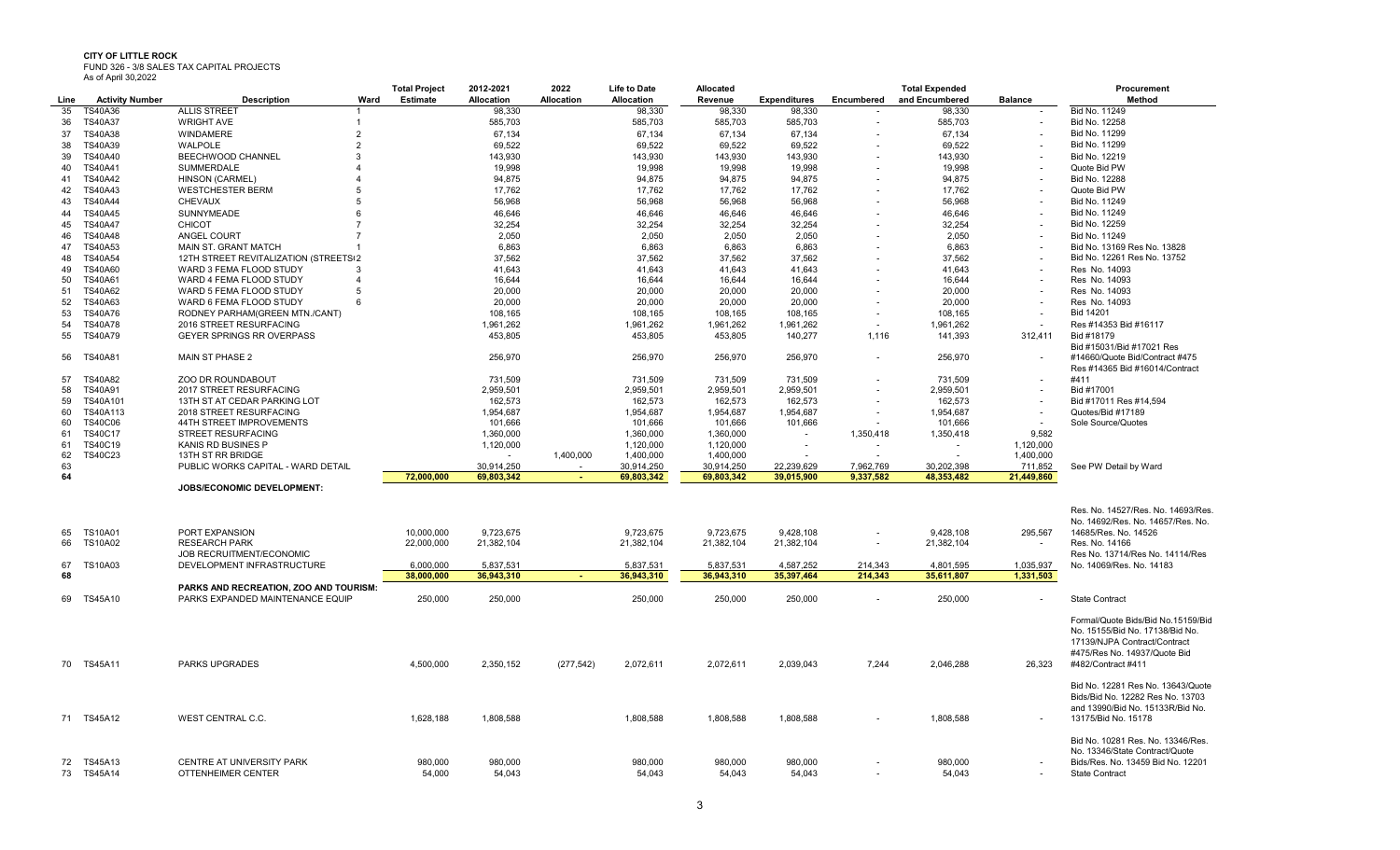FUND 326 - 3/8 SALES TAX CAPITAL PROJECTS

As of April 30,2022

|            |                                  |                                                               |              | <b>Total Project</b> | 2012-2021          | 2022       | <b>Life to Date</b> | Allocated          |                     |                   | <b>Total Expended</b> |                   | Procurement                                                                                                                                   |
|------------|----------------------------------|---------------------------------------------------------------|--------------|----------------------|--------------------|------------|---------------------|--------------------|---------------------|-------------------|-----------------------|-------------------|-----------------------------------------------------------------------------------------------------------------------------------------------|
| Line       | <b>Activity Number</b>           | <b>Description</b>                                            | Ward         | <b>Estimate</b>      | Allocation         | Allocation | <b>Allocation</b>   | Revenue            | <b>Expenditures</b> | Encumbered        | and Encumbered        | <b>Balance</b>    | Method                                                                                                                                        |
|            | 74 TS45A15                       | <b>WAR MEMORIAL PARK</b>                                      |              | 500,000              | 484.745            |            | 484.745             | 484.745            | 468.629             |                   | 468.629               | 16.116            | Quote Bids/Res No. 14398/Res No.<br>14783                                                                                                     |
|            | 75 TS45A16                       | <b>MACARTHUR PARK</b>                                         |              | 500,000              | 348.745            |            | 348,745             | 348,745            | 304,298             | 34,945            | 339,243               | 9,502             | Quote Bids - Dog Park/Contract #475                                                                                                           |
| 76         | <b>TS45A17</b>                   | <b>OTTER CREEK PARK</b>                                       |              | 500,000              | 484,745            |            | 484,745             | 484,745            | 462,496             | $\sim$            | 462,496               | 22.249            | Bid No. C12004/Quote Bid/State<br>Contract/Res No. 14976                                                                                      |
|            |                                  |                                                               |              |                      |                    |            |                     |                    |                     |                   |                       |                   | State Contract/Quotes/Contract                                                                                                                |
|            | 77 TS45A18                       | <b>CRUMP PARK</b>                                             |              | 1,000,000            | 969,491            |            | 969,491             | 969,491            | 847,670             | 14,130            | 861,800               | 107,691           | #475/Res No. 14937<br>Sole Source/Bid No. 13-177 Res No.                                                                                      |
| 78<br>79   | <b>TS45A19</b><br><b>TS45A20</b> | NATURAL STEPS BALL COMPLEX<br><b>WESTERN HILLS PARK</b>       |              | 500,000<br>1,000,000 | 499.539<br>969,492 |            | 499.539<br>969,492  | 499.539<br>969,492 | 499.539<br>275,252  | $\sim$<br>446,486 | 499,539<br>721,738    | $\sim$<br>247,754 | 13-805<br>Res. No. 13590/Quote Bids                                                                                                           |
|            |                                  |                                                               |              |                      |                    |            |                     |                    |                     |                   |                       |                   | <b>Redstone Construction - Two Rivers</b><br>Park Drainage Bid No. 13-<br>108/Bid No. 13-105/Bid No. 13-<br>150/Bid No. 13-115/Quote Bids/Bid |
| 80         | <b>TS45A21</b>                   | <b>TRAILS</b>                                                 | Trail        | 1,500,000            | 903,608            |            | 903,608             | 903,608            | 783.064             | 27,429            | 810,492               | 93,116            | No. 17-104/Contract #411                                                                                                                      |
| 81         | TS45A105                         | BIKE POLO COURT IMPROVEMENTS                                  | MacA         |                      | 135,696            |            | 135,696             | 135,696            | 135,696             |                   | 135,696               |                   | Quotes                                                                                                                                        |
| 82         | <b>TS45A01</b>                   | <b>MURRAY DOG PARK</b>                                        | Park         |                      | 7,343              |            | 7,343               | 7,343              | 7,343               |                   | 7,343                 |                   | Quotes                                                                                                                                        |
| 83         | <b>TS45A64</b>                   | KANIS SKATE PK. MATCH                                         | Park         |                      | 96,978             |            | 96,978              | 96,978             | 96,978              |                   | 96,978                |                   | No Bid Required                                                                                                                               |
| 84<br>85   | <b>TS45A65</b><br><b>TS45A67</b> | <b>BRODIE CREEK PLAYGROUND</b><br>ANIMAL VILLAGE SCULPTURE    | Park<br>Park |                      | 85,349<br>770      |            | 85,349<br>770       | 85,349<br>770      | 85,349<br>770       |                   | 85.349<br>770         |                   | State Contract-Res No. 14.223<br>Quotes                                                                                                       |
| 86         | <b>TS45A68</b>                   | <b>HINDMAN PARK PLAYGROUND</b>                                | Park         |                      | 44,098             |            | 44,098              | 44.098             | 44,098              |                   | 44,098                |                   | <b>State Contract</b>                                                                                                                         |
| 87         | TS45A69                          | MURRAY PARK PLAYGROUND                                        | Park         |                      | 109,093            |            | 109,093             | 109,093            | 109,093             |                   | 109,093               |                   | <b>State Contract</b>                                                                                                                         |
| 88         | <b>TS45A73</b>                   | RIVERFRONT LANDSCAPE                                          | Park         |                      | 12,756             |            | 12,756              | 12,756             | 12,756              |                   | 12,756                |                   |                                                                                                                                               |
| 89         | <b>TS45A77</b>                   | ALLSOP PARK IMPROVEMENTS                                      | Park         |                      | 4,570              |            | 4,570               | 4,570              | 4,570               |                   | 4,570                 |                   | Quotes                                                                                                                                        |
| 90         | <b>TS45A78</b>                   | PROSPECT TERRACE PARK                                         | Park         |                      | 797                |            | 797                 | 797                | 797                 |                   | 797                   | $\sim$            | No Bid Required                                                                                                                               |
| 91         | <b>TS45A80</b>                   | PEABODY PLAYGROUND                                            | Park         |                      | 22,349             |            | 22,349              | 22,349             | 22,349              |                   | 22,349                |                   | Quotes                                                                                                                                        |
| 92         | <b>TS45A93</b>                   | BOYLE PARK PAVILION PLAYGROUND                                | Park         |                      | 23,675             |            | 23,675              | 23,675             | 23,675              |                   | 23,675                |                   | US Communities Contract/Quotes                                                                                                                |
| 93         | <b>TS45A94</b>                   | RIVERFRONT SCULPTURE PARK                                     | Park         |                      | 19,896             |            | 19,896              | 19,896             | 19,896              |                   | 19,896                |                   | Quotes                                                                                                                                        |
| 94         | <b>TS45A96</b>                   | ALLSOPP PARK TENNIS PLAYGROUND                                | Park         |                      | 12,312             |            | 12,312              | 12,312             | 12,312              |                   | 12,312                |                   | No Quote Required                                                                                                                             |
| 95<br>96   | <b>TS45A97</b><br><b>TS45A98</b> | RESERVOIR PARK TENNIS PLAYGROUND Park<br>THOM PARK PLAYGROUND | Park         |                      | 15,778<br>7.028    |            | 15,778<br>7,028     | 15,778<br>7,028    | 15,777<br>7,028     |                   | 15,777<br>7.028       |                   | Quotes/Contract #549<br>Quotes                                                                                                                |
| 97         | TS45A100                         | HINDMAN GOLF-17                                               | Park         |                      | 10,642             |            | 10,642              | 10,642             | 10,642              |                   | 10,642                |                   | Quotes                                                                                                                                        |
| 98         | TS45A103                         | HINDMAN PARK RESTROOM                                         | Park         |                      | 65,000             |            | 65,000              | 65,000             | 65,000              |                   | 65,000                |                   |                                                                                                                                               |
| 99         | TS45A104                         | TODDLER PLAY AREA SALES TAX                                   | Park         |                      | 43,448             |            | 43,448              | 43.448             | 43,448              |                   | 43.448                |                   | Quotes/Contract #475                                                                                                                          |
| 100        | TS45A106                         | <b>DUNBAR RECREATION CENTER</b>                               | Park         |                      | 3,732              |            | 3,732               | 3,732              | 3,732               |                   | 3,732                 |                   | Quotes                                                                                                                                        |
| 101        | TS45A107                         | <b>RIVERFRONT WEST AMP ART</b>                                | Park         |                      | 17.174             |            | 17.174              | 17,174             | 17.174              |                   | 17.174                |                   |                                                                                                                                               |
| 102        | TS45A109                         | REBSAMEN GOLF-2018                                            | Park         |                      | 149.299            |            | 149.299             | 149.299            | 149.299             |                   | 149.299               |                   | Quotes/Contract No. 668-Bid No. 350                                                                                                           |
| 103        | TS45A110                         | JIM DAILEY FITNESS CENTER IMPROVEME Park                      |              |                      | 102,691            |            | 102,691             | 102,691            | 102,691             |                   | 102,691               |                   | Quotes                                                                                                                                        |
| 104        | <b>TS45C01</b>                   | <b>MURRAY PARK LIGHTING</b>                                   | Park         |                      | 128,862            |            | 128,862             | 128,862            | 128,862             |                   | 128,862               |                   | <b>State Contract</b><br>No Quote Required/Contract No.<br>268/Contract No. 475/NJPA Coop<br>Contract #120215/Contract No.                    |
| 105        | <b>TS45C02</b>                   | <b>REBSAMEN TENNIS CE</b>                                     | Park         |                      | 85,000             |            | 85,000              | 85,000             | 80.970              | 3,852             | 84,822                | 178               | 549/Quote Bids/Contract No. 268                                                                                                               |
| 106        | <b>TS45C04</b>                   | <b>COMM CENTER FITNESS EQUIP</b>                              | Park         |                      | 314,284            |            | 314,284             | 314,284            | 314,284             |                   | 314,284               |                   | NJPA Coop Contract #120215                                                                                                                    |
| 107        | <b>TS45C05</b>                   | <b>PARK SIGNS</b>                                             | Park         |                      | 67,000             |            | 67,000              | 67,000             | 66,615              |                   | 66,615                | 385               | No Bid Required                                                                                                                               |
| 108        | <b>TS45C09</b>                   | <b>UNION PAVILION</b>                                         | Park         |                      | 137,182            |            | 137,182             | 137,182            | 132,566             |                   | 132,566               | 4,616             | Sourcewell Contract 030117                                                                                                                    |
| 109        | TS45C11<br>TS45C12               | OTTENHEIMER SIDEWA<br>PICKLE BALL KANIS                       | Park<br>Park |                      | 78,944<br>150,000  | 27,542     | 78,944<br>177,542   | 78.944<br>177,542  | 52.000<br>177,542   |                   | 52.000<br>177,542     | 26,944<br>$\sim$  | Quotes/Contract 549                                                                                                                           |
| 110<br>111 | TS45C15                          | <b>RIVERFRONT TREE HOUSE</b>                                  | Park         |                      | 100,000            |            | 100,000             | 100,000            | 69,324              |                   | 69,324                | 30,676            | Quotes/Contract 549                                                                                                                           |
| 112        | TS45C16                          | <b>RIVER MOUNTAIN TWO</b>                                     | Park         |                      | 140,000            |            | 140,000             | 140,000            | 136,430             | 3,466             | 139,896               | 104               |                                                                                                                                               |
| 113        | <b>TS45C18</b>                   | TRI CREEK GREENWAY                                            | Park/Trail   |                      | 250,000            | 250,000    | 500,000             | 500,000            |                     |                   |                       | 500,000           |                                                                                                                                               |
| 114        | TS45A99                          | <b>BOYLE PARK TRAILS</b>                                      | Trail        |                      | 65,844             |            | 65,844              | 65,844             | 65,844              |                   | 65,844                | $\sim$            | Quotes                                                                                                                                        |
| 115        | TS45A102                         | RIVER MOUNTAIN TRAIL HEAD                                     | Trail        |                      | 6,365              |            | 6,365               | 6,365              | 6,365               |                   | 6,365                 |                   | Quotes                                                                                                                                        |
|            | 116 TS45A108                     | BROADWAY BRIDGE RIVERFRONT TRAIL I Trail                      |              |                      | 51,304             |            | 51,304              | 51,304             | 51,304              |                   | 51,304                |                   | Quotes                                                                                                                                        |
|            |                                  |                                                               |              |                      |                    |            |                     |                    |                     |                   |                       |                   | Res. #14852/Res. #14872/Bid                                                                                                                   |
|            | 117 TS45C03                      | <b>ALLSOPP PARK TRAIL</b>                                     | Trail        |                      | 66,548             |            | 66,548              | 66,548             | 66,548              |                   | 66,548                |                   | #17201                                                                                                                                        |
| 118        | <b>TS45C08</b>                   | <b>TWO RIVERS RESTROOM</b>                                    | Trail        |                      | 131,058            |            | 131,058             | 131,058            | 131,058             |                   | 131,058               |                   |                                                                                                                                               |
| 119        | TS45C13                          | RIVER MOUNTAIN MATCH                                          | Trail        |                      | 200,000            |            | 200,000             | 200,000            | 200,000             |                   | 200,000               |                   |                                                                                                                                               |
| 120        | <b>TS65A32</b>                   | ZOO UPGRADES                                                  |              | 8,000,000            | 3,150,265          | (139,076)  | 3,011,189           | 3,011,189          | 1,262,984           | 239,903           | 1,502,886             | 1,508,302         | Quotes                                                                                                                                        |
| 121        | <b>TS65A49</b>                   | ZOO - GREAT APE SHADE STRUCTURE                               |              |                      | 161,775            |            | 161,775             | 161,775            | 161,775             |                   | 161,775               |                   | Resolution 13.633 Bid No. 12283                                                                                                               |
| 122        | <b>TS65A50</b>                   | ZOO - OUTDOOR WALK-IN FREEZER                                 |              |                      | 23,913             |            | 23,913              | 23,913             | 23,913              |                   | 23,913                |                   | Quote Bids                                                                                                                                    |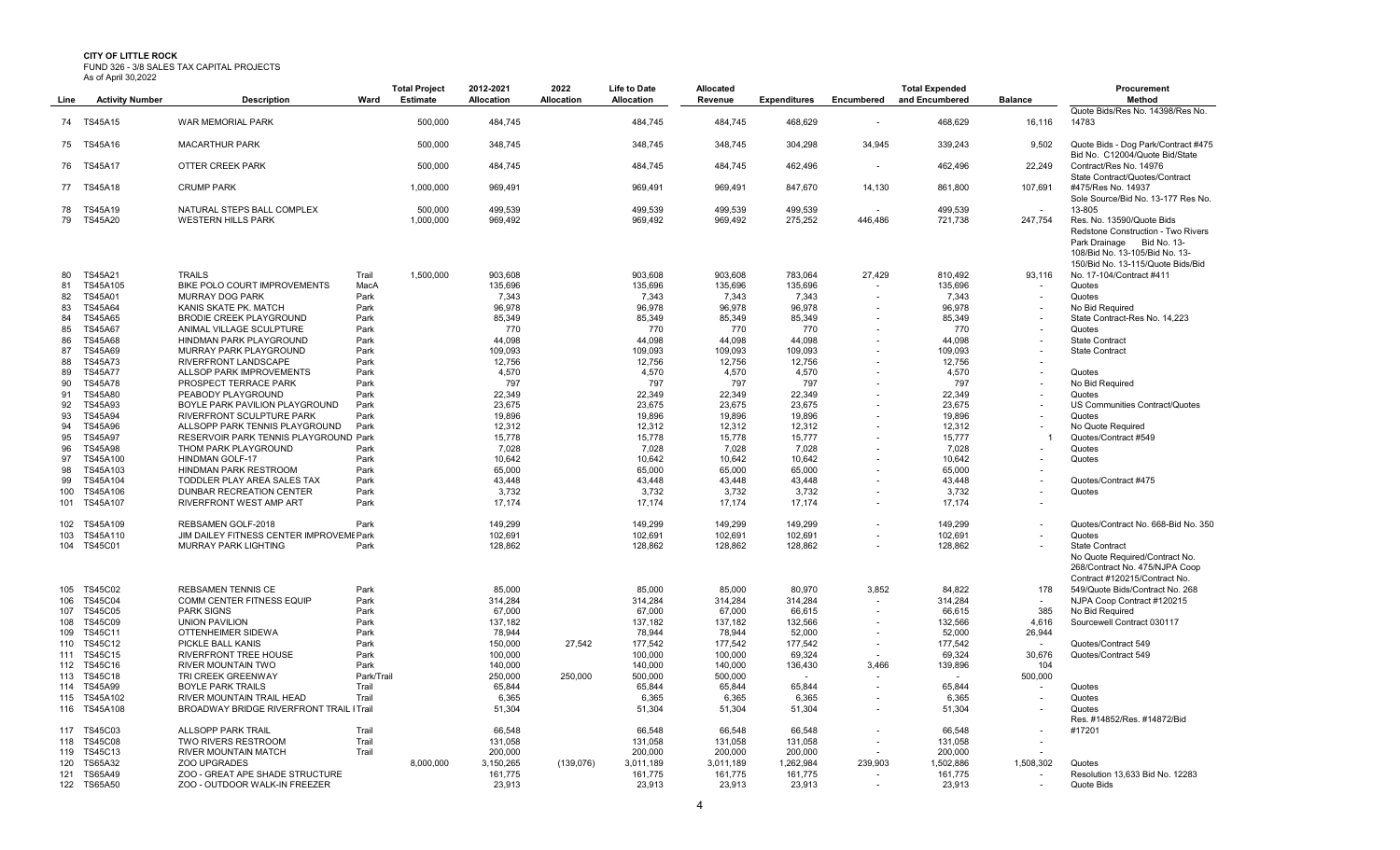FUND 326 - 3/8 SALES TAX CAPITAL PROJECTS

|  | As of April 30,2022 |  |
|--|---------------------|--|

| Line       | $1.00$ or $1.0011$ OV. LOLL<br><b>Activity Number</b> | <b>Description</b>                             | Ward | <b>Total Project</b><br>Estimate | 2012-2021<br><b>Allocation</b>        | 2022<br><b>Allocation</b> | <b>Life to Date</b><br>Allocation | Allocated<br>Revenue    | <b>Expenditures</b> | Encumbered   | <b>Total Expended</b><br>and Encumbered | <b>Balance</b>       | Procurement<br>Method                                               |
|------------|-------------------------------------------------------|------------------------------------------------|------|----------------------------------|---------------------------------------|---------------------------|-----------------------------------|-------------------------|---------------------|--------------|-----------------------------------------|----------------------|---------------------------------------------------------------------|
| 123        | <b>TS65A51</b>                                        | ZOO - TROPICAL BIRDHOUSE                       |      |                                  | 48,341                                |                           | 48,341                            | 48,341                  | 48,341              |              | 48,341                                  |                      | Bid No. 13-139 Res No. 13847                                        |
|            |                                                       |                                                |      |                                  |                                       |                           |                                   |                         |                     |              |                                         |                      | Bid No. 13-144/Bid No. 13-166/<br>Quote Bids/Bid No. 13-179/Bid No. |
|            | 124 TS65A52                                           | ZOO - VISITOR EXP: GREENHOUSE                  |      |                                  | 197,457                               |                           | 197,457                           | 197,457                 | 197,457             |              | 197,457                                 |                      | C12004                                                              |
|            |                                                       |                                                |      |                                  |                                       |                           |                                   |                         |                     |              |                                         |                      | Bid No. 13155R Res No.                                              |
|            | 125 TS65A55                                           | <b>ZOO CHIMP EXHIBIT</b>                       |      |                                  | 301,235                               |                           | 301,235                           | 301,235                 | 301,235             |              | 301,235                                 |                      | 13819/Quote Bid                                                     |
| 126        | <b>TS65A56</b>                                        | <b>ZOO TRAIN TRACKS</b>                        |      |                                  | 151,188                               |                           | 151,188                           | 151,188                 | 151,188             |              | 151,188                                 |                      | Bid No. 14111 Res No. 13,849                                        |
| 127        | <b>TS65A57</b>                                        | <b>AR FARM</b>                                 |      |                                  | 631,000                               |                           | 631,000                           | 631,000                 | 631,000             |              | 631,000                                 |                      | Bid No. 14169 Res No. 14.013                                        |
| 128        | <b>TS65A58</b>                                        | OTTER-BUSH DOG EXHIBITS                        |      |                                  | 51,923                                |                           | 51,923                            | 51,923                  | 51,082              |              | 51,082                                  | 841                  | Quote Bids<br>Quote Bids/Bid No. 15154 Res No.                      |
| 129        | TS65A66                                               | ELEPHANT UPGRADE                               |      |                                  | 83,959                                |                           | 83,959                            | 83,959                  | 83,959              |              | 83,959                                  |                      | 14184                                                               |
| 130        | <b>TS65A70</b>                                        | DR X-RAY MACHINE                               |      |                                  | 92,508                                |                           | 92,508                            | 92,508                  | 92,508              |              | 92,508                                  | $\Omega$             | Bid No. 15149 Res No. 14196                                         |
|            |                                                       |                                                |      |                                  |                                       |                           |                                   |                         |                     |              |                                         |                      | Res. No. 13,633/Quote Bids/Bid No.                                  |
| 131        | TS65A71                                               | <b>SAFETY BARRIER</b>                          |      |                                  | 300,000                               |                           | 300,000                           | 300,000                 | 298,622             |              | 298,622                                 | 1,378                | 15156                                                               |
| 132        | <b>TS65A72</b>                                        | AR FARM GRAPHICS                               |      |                                  | 90,971                                |                           | 90,971                            | 90,971                  | 90,974              | $\sim$       | 90,974                                  | (3)                  | Bid No. 15167                                                       |
| 133<br>134 | <b>TS65A79</b><br><b>TS65A81</b>                      | FENCING-2016<br>ZOO-KUDU EXHIBIT               |      |                                  | 220,626<br>11,500                     |                           | 220,626<br>11,500                 | 220,626<br>11,500       | 211,848<br>11,500   | 1,129        | 212,977<br>11,500                       | 7,649                | Bid No. 17121<br>Quotes                                             |
| 135        | <b>TS65A82</b>                                        | ZOO-YELLOW BACK DIKE                           |      |                                  | 7,750                                 |                           | 7,750                             | 7,750                   | 7,750               |              | 7,750                                   |                      | Quotes                                                              |
| 136        | TS65A83                                               | <b>ZOO-SOMALI WILD ASS</b>                     |      |                                  | 9,500                                 |                           | 9,500                             | 9,500                   | 9,500               |              | 9,500                                   |                      | Quotes                                                              |
| 137        | <b>TS65A84</b>                                        | ZOO-SARUS CRANE                                |      |                                  | 6,650                                 |                           | 6,650                             | 6,650                   | 6,650               |              | 6,650                                   |                      | Quotes                                                              |
| 138        | <b>TS65A85</b>                                        | ZOO-LEMUR EXHIBIT                              |      |                                  | 10,000                                |                           | 10,000                            | 10,000                  |                     |              | $\sim$                                  | 10,000               |                                                                     |
| 139        | <b>TS65A86</b>                                        | <b>LION ENCLOSURE</b>                          |      |                                  | 272,200                               |                           | 272,200                           | 272,200                 | 231,343             | 7,384        | 238,727                                 | 33,473               | Bid #15031/Bid #17117                                               |
|            |                                                       |                                                |      |                                  |                                       |                           |                                   |                         |                     |              |                                         |                      | State Contract/Quote Bids/Contract                                  |
|            | 140 TS65A89                                           | ZOO EDU CLASSROOMS                             |      |                                  | 203,383                               |                           | 203,383                           | 203,383                 | 198,584             | 246          | 198,830                                 | 4,553                | #475/Bid No 734<br>Res. No. 14463/ Bid #18103/Quote                 |
| 141        | TS65A90                                               | ZOO-COLOBUS/SERVAL EXHIBIT                     |      |                                  | 1,533,783                             |                           | 1,533,783                         | 1,533,783               | 1,472,981           | 10,073       | 1,483,054                               | 50,729               | <b>Bids</b>                                                         |
| 142        | <b>TS65A92</b>                                        | ZOO TAP ENGINEERING FEES                       |      |                                  | 63,000                                |                           | 63,000                            | 63,000                  | 60,568              | $\sim$       | 60,568                                  | 2,432                | Bid 17104                                                           |
| 143        | TS65A93                                               | ZOO EVENT & PATH E                             |      |                                  | 40,000                                |                           | 40,000                            | 40,000                  | 8,179               | 1,178        | 9.358                                   | 30,642               |                                                                     |
| 144        | <b>TS65A94</b>                                        | CAMERA SYSTEM AND                              |      |                                  | 25,000                                |                           | 25,000                            | 25,000                  | 10,884              |              | 10,884                                  | 14,116               |                                                                     |
| 145        | <b>TS65A95</b>                                        | REPTILE UPGRADE-BR                             |      |                                  | 68,000                                |                           | 68,000                            | 68,000                  | 15,355              | 4,100        | 19,455                                  | 48,545               |                                                                     |
| 146        | <b>TS65A96</b>                                        | <b>MEMBER TICKET RENO</b>                      |      |                                  | $\sim$                                | 89,586                    | 89,586                            | 89,586                  | $\sim$              |              | $\sim$                                  | 89,586               |                                                                     |
| 147<br>148 | <b>TS65A97</b><br><b>TS45A09</b>                      | <b>GREAT AAPE DISPLAY</b><br><b>STATE FAIR</b> |      | 3,000,000                        | $\overline{\phantom{a}}$<br>2,908,473 | 49.490                    | 49,490                            | 49,490                  | $\sim$<br>2,176,005 | 51,734       |                                         | 49,490               |                                                                     |
| 149        |                                                       |                                                |      | 23,912,188                       | 23,730,412                            |                           | 2,908,473<br>23,730,412           | 2,908,473<br>23,730,412 | 19,258,991          | 853,300      | 2,227,739<br>20,112,291                 | 680,734<br>3,618,121 | Res. No. 13,577/CM Approval                                         |
|            |                                                       | OTHER:                                         |      |                                  |                                       |                           |                                   |                         |                     |              |                                         |                      |                                                                     |
|            |                                                       |                                                |      |                                  |                                       |                           |                                   |                         |                     |              |                                         |                      | State Contract/Golf equipment                                       |
|            |                                                       |                                                |      |                                  |                                       |                           |                                   |                         |                     |              |                                         |                      | purchase-Res. #13938/Quote                                          |
|            |                                                       |                                                |      |                                  |                                       |                           |                                   |                         |                     |              |                                         |                      | Bids/Sole Source/Res #20727/Res.                                    |
|            |                                                       |                                                |      |                                  |                                       |                           |                                   |                         |                     |              |                                         |                      | #14119/Res. #13692-Co-Op/Res.                                       |
|            |                                                       |                                                |      |                                  |                                       |                           |                                   |                         |                     |              |                                         |                      | #20900/Ord. #20893/Res.<br>#14120/HGAC Co-Op Res No                 |
|            |                                                       |                                                |      |                                  |                                       |                           |                                   |                         |                     |              |                                         |                      | 14950/Sourcewell Contract 081716-                                   |
|            | 150 TS60A31                                           | FLEET REPLACEMENT                              |      | 6,328,000                        | 6,102,968                             |                           | 6,102,968                         | 6,102,968               | 5,735,648           | 8,152        | 5,743,800                               | 359,168              | <b>NAF</b>                                                          |
|            |                                                       |                                                |      |                                  |                                       |                           |                                   |                         |                     |              |                                         |                      | HGAC Co-Op Res No.                                                  |
|            |                                                       |                                                |      |                                  |                                       |                           |                                   |                         |                     |              |                                         |                      | 14950/Sourcewell Res No.                                            |
|            |                                                       |                                                |      |                                  |                                       |                           |                                   |                         |                     |              |                                         |                      | 15010/Sourcewell Contract 121918-                                   |
|            | 151 TS60C07                                           | FLEET REPLACEMENT 2019                         |      |                                  | 500,000                               |                           | 500,000                           | 500,000                 | 443,368             |              | 443,368                                 | 56,632               | TKI                                                                 |
|            |                                                       |                                                |      |                                  |                                       |                           |                                   |                         |                     |              |                                         |                      | State Contract / Ord. No. 20621/Ord                                 |
| 152        | <b>TS30A04</b>                                        | <b>BASIC IT CAPITAL</b>                        |      | 4,020,000                        | 3,880,215                             |                           | 3,880,215                         | 3,880,215               | 2,409,306           |              | 2,409,306                               | 1,470,910            | No. 21074/Ord. No. 17104/Franchise<br>Agreement                     |
| 153        |                                                       |                                                |      | 10,348,000                       | 10,483,184                            |                           | 10,483,184                        | 10,483,184              | 8,588,323           | 8,152        | 8,596,474                               | 1,886,709            |                                                                     |
|            |                                                       |                                                |      |                                  |                                       |                           |                                   |                         |                     |              |                                         |                      |                                                                     |
| 154        |                                                       | TOTAL SALES TAX ALLOCATION                     |      | 154,672,188                      | 193,486,054                           |                           | 193,486,054                       | 193,515,938             | 152,903,831         | 11,949,052   | 164,852,883                             | 28,663,055           |                                                                     |
| 155        |                                                       | SHORT-TERM FINANCING AND SALES TAX ALLOCATION  |      | \$195,843,000                    | \$235,387,445                         | \$0                       | \$235,387,445                     | 235,434,138             | \$194,805,222       | \$11,949,052 | \$206,754,274                           | \$28,679,865         |                                                                     |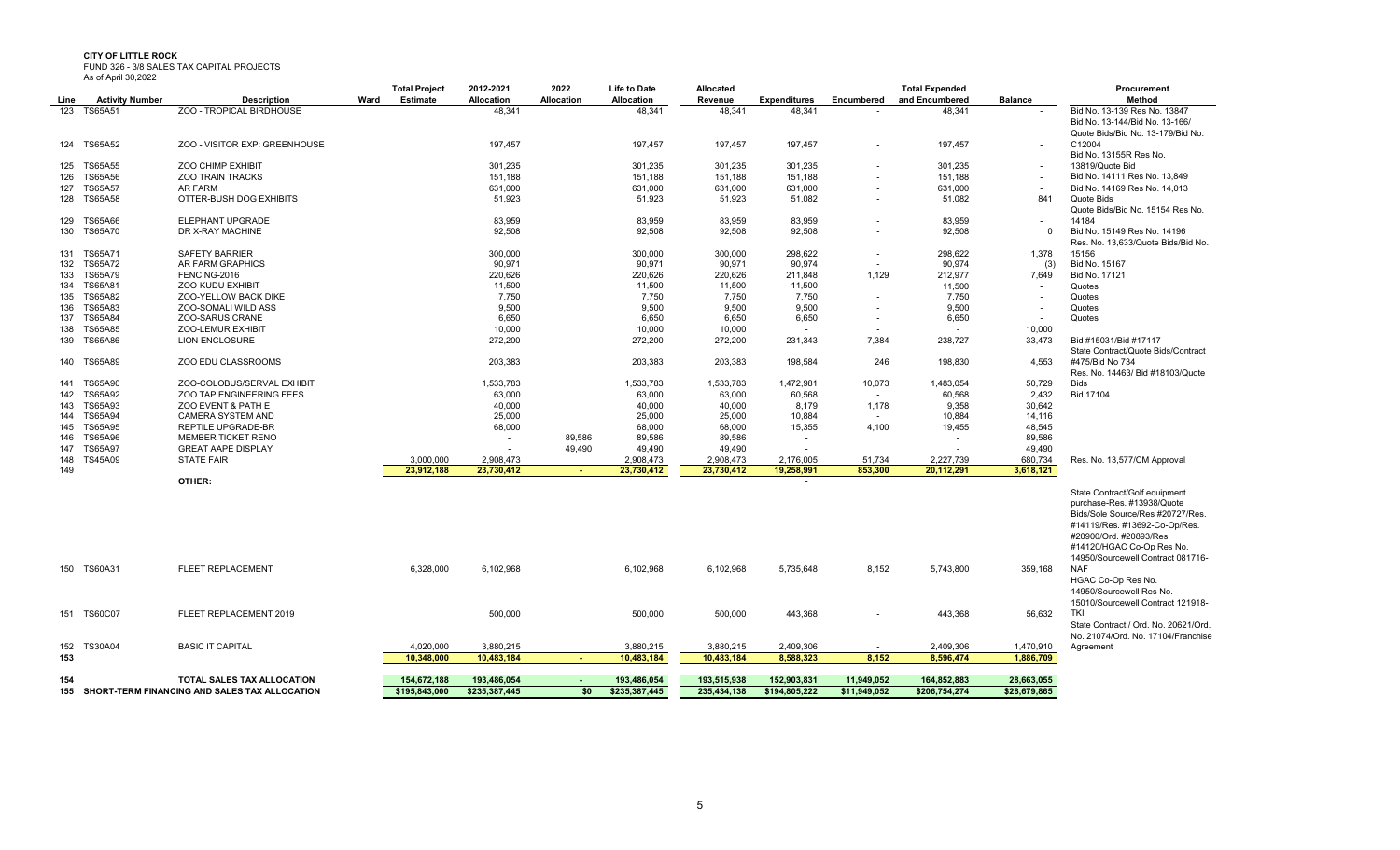#### **City of Little Rock**

As of April 30,2022

Fund 326 - 3/8 Sales Tax Capital Projects

|                |                |                                           |                | Allocated      |                          |                   | <b>Total Expended</b>    |                          | <b>Procurement</b>                                                                                      |  |  |
|----------------|----------------|-------------------------------------------|----------------|----------------|--------------------------|-------------------|--------------------------|--------------------------|---------------------------------------------------------------------------------------------------------|--|--|
|                |                | <b>PUBLIC WORKS CAPITAL - WARD DETAIL</b> | Ward           | Revenue        | <b>Expenditures</b>      | <b>Encumbered</b> | and Encumbered           | <b>Balance</b>           | <b>Method</b>                                                                                           |  |  |
| -1             | <b>TS0B128</b> | <b>WEST BASELINE ROAD</b>                 |                | \$162,277      | \$162,277                | \$0               | \$162,277                | \$0                      | Bid #15031/Res #13912-Easment Purchase                                                                  |  |  |
| $\overline{2}$ | <b>TS0B129</b> | UNIV & ASHER INTER                        |                | 600,000        |                          |                   | $\overline{\phantom{0}}$ | 600,000                  |                                                                                                         |  |  |
| 3              | <b>TS1B004</b> | 26TH ST. DRAINAGE                         |                | 1,550          | 1,550                    |                   | 1,550                    | $\mathbf{r}$             | Bid #12304 Res #13726                                                                                   |  |  |
| 4              | <b>TS1B005</b> | S. TAYLOR DRAINAGE                        |                | 12,833         | 12,833                   |                   | 12,833                   | $\overline{\phantom{a}}$ | Res #13912-Easement Purchase - Land                                                                     |  |  |
| 5              | <b>TS1B007</b> | 8TH & BROWN DRAINAGE                      |                | 1,690          | 1,690                    |                   | 1,690                    |                          | Bid #12304 Res #13726/Bid #15006 Res #14134                                                             |  |  |
| 6              | <b>TS1B035</b> | <b>VALMAR DRAINAGE</b>                    |                | 3,000          | 3,000                    |                   | 3,000                    | $\overline{\phantom{a}}$ | Bid #12304 Res #13790                                                                                   |  |  |
| $\overline{7}$ | <b>TS1B057</b> | N. GAINES STREET                          |                | 640            | 640                      |                   | 640                      |                          | Bid #14198                                                                                              |  |  |
|                |                |                                           |                |                |                          |                   |                          |                          | Bid #15031/Bid #16027 Res. #14433/Bid #17012 Res.<br>#14630/Bid #17105/RFQ #17002/Quotes/Bid #18026/Bid |  |  |
| 8              | TS1B062        | WARD 1 SIDEWALK                           |                | 293.076        | 293,076                  |                   | 293,076                  |                          | #18006                                                                                                  |  |  |
| 9              | TS1B078        | VALENTINE ST. ROAD                        |                | 179,475        | 179,475                  |                   | 179,475                  | $\blacksquare$           | Bid #15031/Res #14784 Bid #18011                                                                        |  |  |
| 10             | <b>TS1B079</b> | <b>WHITMORE CIR. ROAD</b>                 |                | 758,137        | 758,137                  |                   | 758,137                  |                          | Bid #15031/Res #14791 Bid #18013                                                                        |  |  |
| 11             | <b>TS1B080</b> | 9TH ST AT COLLEGE                         |                | 81,385         | 81,385                   |                   | 81,385                   |                          | Bid #15031/Res #14752 Bid #18004                                                                        |  |  |
| 12             | TS1B081        | BROWN ST 23RD TO 2                        |                | 169,898        | 169,898                  |                   | 169,898                  | $\overline{\phantom{a}}$ | Bid #15031/Res #14849 Bid #18027/Contract 411                                                           |  |  |
| 13             | <b>TS1B082</b> | 18TH ST-PEYTON TO                         |                | 154,602        | 154,602                  |                   | 154,602                  | $\blacksquare$           | Bid #15031/Res #14762 Bid #18008/Contract 411                                                           |  |  |
| 14             | <b>TS1B111</b> | WRIGHT AVE S.W.                           |                | 20,000         | 20,000                   |                   | 20,000                   | $\sim$                   | Bid #15031/Bid #16027 Res. #14433                                                                       |  |  |
| 15             | TS1B119        | PLANTATION PICKETT                        |                | 661,839        | 661,839                  |                   | 661,839                  | $\overline{\phantom{0}}$ | Quotes/Bid #18018                                                                                       |  |  |
| 16             | <b>TS2B008</b> | <b>WINDAMERE PHASE 2</b>                  | 2              | 172,722        | 172,722                  |                   | 172,722                  | $\overline{\phantom{a}}$ | Bid #12304 Res #13726                                                                                   |  |  |
| 17             | <b>TS2B009</b> | <b>BUTLER RD DRAINAGE</b>                 | $\overline{2}$ | $\mathbf{r}$   | $\blacksquare$           |                   | $\overline{\phantom{a}}$ | $\overline{\phantom{0}}$ | <b>Bid 14127</b>                                                                                        |  |  |
| 18             | <b>TS2B010</b> | TAMELA DR. DRAINAGE                       | $\overline{2}$ | $\mathbf{r}$   | $\overline{\phantom{a}}$ |                   | $\overline{\phantom{0}}$ |                          | Bid # 14117                                                                                             |  |  |
| 19             | TS2B011        | <b>LANCASTER DRAINAGE</b>                 | 2              | 15,900         | 15,900                   |                   | 15,900                   | $\blacksquare$           | Bid #12304 Res #13726                                                                                   |  |  |
| 20             | TS2B012        | <b>WOODSON RD. DRAINAGE</b>               | $\overline{2}$ | 6,498          | 6,498                    |                   | 6,498                    |                          | Bid #12304 Res #13726                                                                                   |  |  |
| 21             | TS2B013        | <b>ADAM ST DRAINAGE</b>                   | 2              | 905,173        | 905,173                  |                   | 905,173                  | $\blacksquare$           | Bid #12304 Res #13726                                                                                   |  |  |
| 22             | <b>TS2B038</b> | ABIGAIL ST DRAINAGE                       | $\overline{2}$ | 16,118         | 16,118                   |                   | 16,118                   |                          | Bid #12304 Res #13790                                                                                   |  |  |
| 23             | <b>TS2B067</b> | <b>WESTMINISTER DR ST</b>                 | $\overline{2}$ |                |                          |                   | $\overline{\phantom{a}}$ |                          | Quote Bid                                                                                               |  |  |
|                |                |                                           |                |                |                          |                   |                          |                          | Resolution #13521/Res. #13912 - Easement                                                                |  |  |
|                |                |                                           |                |                |                          |                   |                          |                          | Purchases/Bid #15031/Res #14851 Bid #18028/Contract                                                     |  |  |
| 24             | <b>TS2B072</b> | <b>GEYER SPRINGS RR O</b>                 | $\overline{2}$ | 1.896.195      | 1.903.561                | 2,040             | 1.905.601                | (9,406)                  | #411/Quote Bid                                                                                          |  |  |
| 25             | TS2B083        | ABIGAIL, 8TH TO 11                        | $\overline{2}$ | 217,555        | 217,555                  | $\overline{a}$    | 217,555                  |                          | Bid #15031/Bid #17017 Res. #14.614                                                                      |  |  |
|                |                |                                           |                |                |                          |                   |                          |                          | Bid #15031/Res #14870 Bid #18029/Sole Source-Pole                                                       |  |  |
| 26             | <b>TS2B084</b> | <b>WOODSON RD HALIFAX</b>                 | 2              | 588,009        | 588,009                  |                   | 588,009                  | $\blacksquare$           | Replacement                                                                                             |  |  |
| 27             | <b>TS2B085</b> | <b>HUTSELL RD E GEYER</b>                 | $\overline{2}$ | 240,063        | 240,063                  |                   | 240,063                  | $\overline{a}$           | Bid #15031/Res #14772 Bid #18010/Contract #411                                                          |  |  |
| 28             | <b>TS2B086</b> | WAKEFIELD COMM. NB                        | 2              | 429,380        | 424,381                  |                   | 424,381                  | 4,999                    | Bid #15031/Res #14790 Bid #18014/Contract #411                                                          |  |  |
| 29             | TS2B112        | WARD 2 FEMA FLOOD                         | 2              | 25,000         | 25,000                   |                   | 25,000                   | $\sim$                   | Res. #14,093                                                                                            |  |  |
| 30             | TS2B120        | <b>FAIR PARK TRAFFIC</b>                  | $\overline{2}$ | 322,094        | 322,094                  |                   | 322,094                  | $\blacksquare$           | Res #14377 Bid #16018/Contract 411                                                                      |  |  |
| 31             | TS3B014        | P ST. DRAINAGE                            | 3              | 215,460        | 215,460                  |                   | 215,460                  | $\overline{\phantom{a}}$ | Bid #12304 Res #13726/Bid #15011 Res #14147                                                             |  |  |
| 32             | TS3B015        | SHERRILL RD DRAINAGE                      | 3              | (23, 987)      | (23, 987)                |                   | (23, 987)                | $\overline{\phantom{a}}$ | Bid #12304 Res #13726                                                                                   |  |  |
|                |                |                                           |                |                |                          |                   |                          |                          | Bid #12304 Res #13726/Bid #14199R Res #14215/ Bid                                                       |  |  |
| 33             | <b>TS3B016</b> | N. PINE ST RECONST                        | 3              | $\blacksquare$ | $\sim$                   |                   | $\overline{\phantom{a}}$ |                          | #15019 Res #14187                                                                                       |  |  |
| 34             | <b>TS3B045</b> | W ST DRAINAGE                             | 3              | 590            | 590                      |                   | 590                      | $\blacksquare$           | Bid #12304 Res #13790                                                                                   |  |  |
|                |                |                                           |                |                |                          |                   |                          |                          | Res #13912 - Easement Purchases/Res. #14367 Bid                                                         |  |  |
| 35             | <b>TS3B070</b> | <b>MCADOO DRAINAGE</b>                    | 3              | 228,292        | 228,292                  |                   | 228,292                  | $\overline{\phantom{0}}$ | #16017/Contract #411                                                                                    |  |  |
|                |                |                                           |                |                |                          |                   |                          |                          | Res #13912 - Easement Purchases/Res. #14396 Bid                                                         |  |  |
| 36             | TS3B073        | PINE VALLEY ROUNDA                        | 3              | 631.516        | 631.516                  |                   | 631.516                  |                          | #16021/Quote Bid/Bid #17025                                                                             |  |  |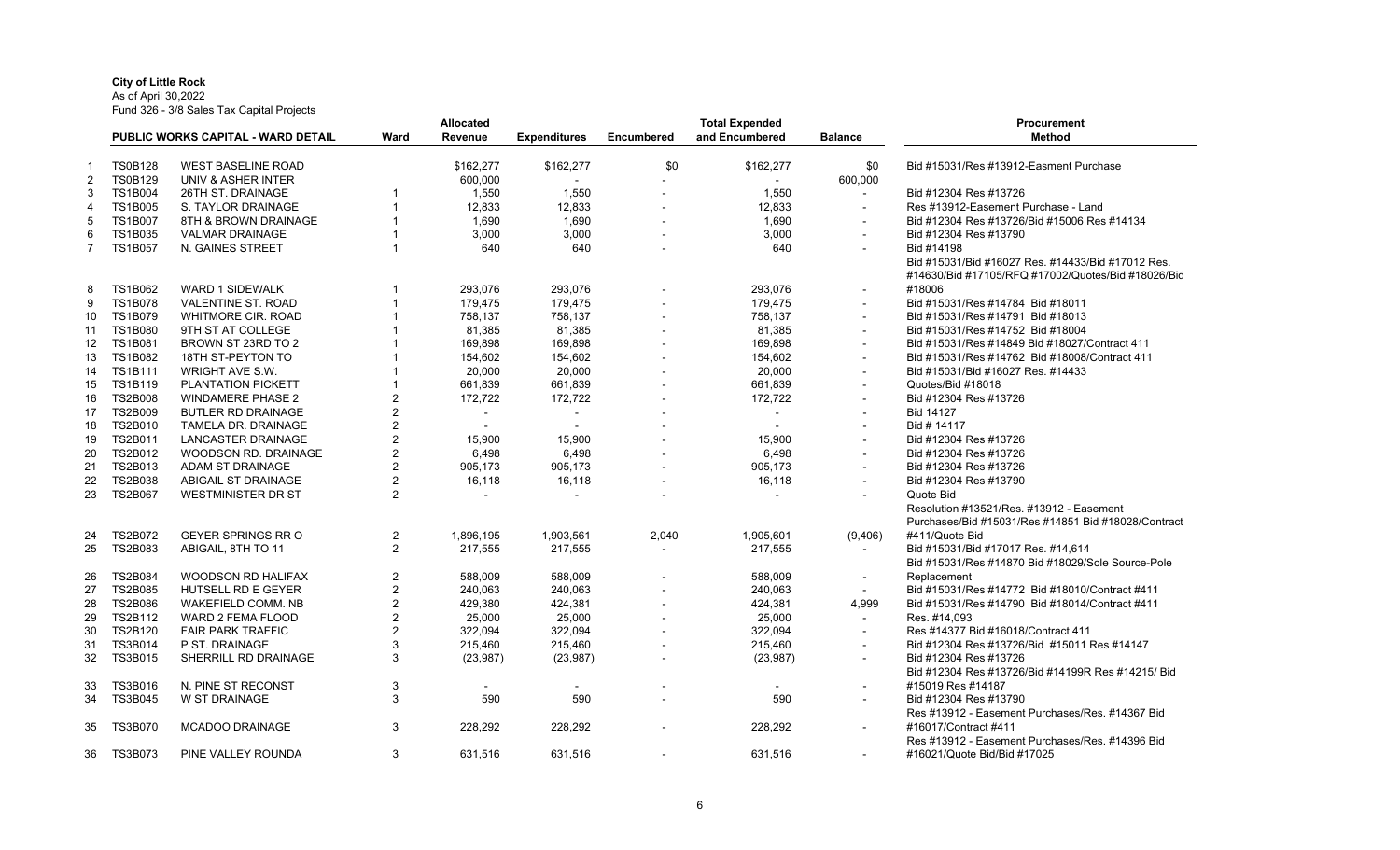## **City of Little Rock**

As of April 30,2022

Fund 326 - 3/8 Sales Tax Capital Projects

|    |                |                                           |                       | <b>Allocated</b> |                     |                          | <b>Total Expended</b> |                          | <b>Procurement</b>                                   |  |
|----|----------------|-------------------------------------------|-----------------------|------------------|---------------------|--------------------------|-----------------------|--------------------------|------------------------------------------------------|--|
|    |                | <b>PUBLIC WORKS CAPITAL - WARD DETAIL</b> | Ward                  | Revenue          | <b>Expenditures</b> | <b>Encumbered</b>        | and Encumbered        | <b>Balance</b>           | <b>Method</b>                                        |  |
| 37 | <b>TS3B087</b> | <b>KAVANAUGH &amp; JACKS</b>              |                       | 589,000          | 589,000             |                          | 589,000               | $\blacksquare$           | Bid #15031/Res #14753 Bid #18001/Contract #411       |  |
| 38 | <b>TS3B088</b> | FOXCROFT RD DRAINA                        | 3                     | 105,710          | 105,710             |                          | 105,710               | $\overline{\phantom{a}}$ | Bid #15031/Bid #17018 Res. #14,615                   |  |
| 39 | <b>TS3B089</b> | <b>BRIARWOOD DITCH DR</b>                 | $\mathbf{3}$          | 931,223          | 931,223             |                          | 931,223               | $\blacksquare$           | Bid #15031/Bid #18017/Bid #18023/Contract #411       |  |
| 40 | TS3B113        | SANDPIPER S.W.                            | 3                     | 80,343           | 80,343              | $\overline{\phantom{a}}$ | 80,343                | $\overline{\phantom{a}}$ | Res #14406 Bid 16023                                 |  |
| 41 | TS3B115        | KINGSROW DR DRAINA                        | 3                     | 241,549          | 241,549             |                          | 241,549               | $\overline{a}$           | Res #14679 Bid #17024                                |  |
| 42 | TS3B121        | N CANTRELL @ GILL                         | 3                     | 260,000          | 130,266             | 48,930                   | 179,196               | 80,804                   | Res #14190 Bid #14120                                |  |
|    |                |                                           |                       |                  |                     |                          |                       |                          | Bid #12304 Res #13726/Bid #14185 Res #14024/Res      |  |
| 43 | <b>TS4B018</b> | RODNEY PARHAM BIKE                        | $\boldsymbol{\Delta}$ | 63,837           | 63,837              | $\overline{a}$           | 63.837                | $\blacksquare$           | #13912/Res #14072/Bid #16189                         |  |
| 44 | TS4B019        | PLEASANT VALLEY DR                        | $\boldsymbol{\Delta}$ | 10,022           | 10,022              |                          | 10,022                | $\overline{a}$           | Bid #12304 Res #13726/Bid #15022 Res #14214          |  |
| 45 | TS4B020        | PLEASANT VALLEY ROAD                      | $\overline{4}$        | 15,346           | 15,346              |                          | 15,346                | $\overline{\phantom{a}}$ | Bid #12304 Res #13726/Easement Purchase-Land         |  |
|    |                |                                           |                       |                  |                     |                          |                       |                          | Bid #12304 Res #13790/Bid #14198/Bid #16011 Res      |  |
| 46 | TS4B040        | <b>WHITE WILLOW DRAINAGE</b>              |                       | 141,386          | 141,386             |                          | 141,386               |                          | #14333/Easement Purchase-Land                        |  |
| 47 | TS4B046        | NORTHBROOK CIRCLE                         | $\Delta$              | $\blacksquare$   | $\blacksquare$      |                          |                       | $\overline{a}$           | Bid #12304 Res #13790                                |  |
| 48 | <b>TS4B047</b> | <b>BRECKENRIDGE DRAINAGE</b>              |                       | 5,673            | 5,673               |                          | 5,673                 |                          | Bid #12304 Res #13790/Bid #15012 Res #14191          |  |
| 49 | TS4B052        | ECHO VALLEY CT DRA                        |                       |                  |                     |                          |                       |                          | Bid #12304 Res #13726/Bid #15023 Res #14217          |  |
| 50 | TS4B056        | LONGLEA CT DRAINAG                        |                       | 32,395           | 32,395              |                          | 32,395                |                          | Bid #12304 Res #13726/Bid #15020 Res #14189          |  |
| 51 | TS4B058        | <b>RIVER MTN RD DRAIN</b>                 |                       | 87,500           | 87,500              |                          | 87,500                | $\blacksquare$           | Res #13699                                           |  |
| 52 | TS4B059        | RODNEY PARHAM/BUFF                        | $\Delta$              | 21,587           | 21,587              |                          | 21,587                |                          | Res #13699/Bid #15021 Res #14239                     |  |
|    |                |                                           |                       |                  |                     |                          |                       | $\blacksquare$           | Res #13699/Easement Purchase-Land/Res #14804 Bid     |  |
|    | <b>TS4B060</b> | <b>RUSS STREET IMPROV</b>                 |                       |                  |                     |                          |                       |                          | #18015/Contract #411                                 |  |
| 53 |                |                                           |                       | 471,359          | 471,359             |                          | 471,359               | $\blacksquare$           |                                                      |  |
| 54 | TS4B063        | WARD 4 SIDEWALK                           |                       | 94,180           | 94,180              |                          | 94,180                |                          | Bid #17020 Res #14616                                |  |
| 55 | <b>TS4B090</b> | GUNDPOWDER RD., #2                        |                       | 116,370          | 116,370             |                          | 116.370               | $\blacksquare$           | Bid #15031/Bid #17015 Res #14602/Res #13912          |  |
| 56 | <b>TS4B091</b> | <b>BROOKSIDE DRIVE SI</b>                 |                       | 155,460          | 155,460             |                          | 155,460               |                          | Bid #15031/Contract #411                             |  |
| 57 | <b>TS4B092</b> | <b>BISCAYNE &amp; ILLINOI</b>             |                       | 106,382          | 106,382             |                          | 106,382               |                          | Bid #15031/Easment Purchase-Land/Bid #18031          |  |
| 58 | TS4B132        | NORTH RODNEY PARHAM                       | $\boldsymbol{\Delta}$ | 6,190,000        | $\sim$              | 6,190,000                | 6,190,000             | $\overline{\phantom{a}}$ | Bid # 1289 Res #15520                                |  |
| 59 | TS5B021        | TAYLOR LOOL DRAINAGE                      | 5                     | 170,950          | 170,950             |                          | 170,950               | $\overline{\phantom{a}}$ | Bid #12304 Res #13726/Bid #16016 Res. #14368         |  |
|    |                |                                           |                       |                  |                     |                          |                       |                          | Bid #12304 Res #13726/Bid #13912/Bid #14199R/Quote   |  |
| 60 | TS5B022        | <b>GAMBLE ST. REBUILD</b>                 | 5                     | 12,508           | 12,508              |                          | 12,508                | $\overline{a}$           | <b>Bids</b>                                          |  |
| 61 | TS5B023        | LAMARCHE DR IMPROV                        | 5                     | 38,500           | 38,500              |                          | 38,500                | $\blacksquare$           | Bid #12304 Res #13726                                |  |
| 62 | <b>TS5B048</b> | MAYWOOD DRAINAGE                          | 5                     | 127,886          | 127,886             |                          | 127,886               | $\blacksquare$           | Bid #12304 Res #13790                                |  |
| 63 | <b>TS5B049</b> | <b>BRADBERRY DR. DRAI</b>                 | 5                     | 58,525           | 58,525              |                          | 58,525                |                          | Bid #14198/Bid #15031                                |  |
| 64 | <b>TS5B054</b> | HEATHERBRAE/GLENN                         | 5                     | 187,192          | 187,192             |                          | 187,192               | $\blacksquare$           | Bid #17005                                           |  |
| 65 | <b>TS5B055</b> | LEDGELAWN DR DRAIN                        | 5                     | 177,017          | 177,017             |                          | 177,017               | $\overline{a}$           | Bid #14198                                           |  |
| 66 | <b>TS5B064</b> | <b>WARD 5 SIDEWALK</b>                    | 5                     | 54,031           | 54,031              |                          | 54,031                |                          |                                                      |  |
|    |                |                                           |                       |                  |                     |                          |                       |                          | Res 13912 - Easement Purchase/Contract #411/Contract |  |
| 67 | TS5B069        | KANIS RD/PT WEST                          | 5                     | 1,786,268        | 1,786,268           | $\sim$                   | 1,786,268             | $\overline{a}$           | #484                                                 |  |
| 68 | TS5B093        | <b>GAMBLE RD PHASE 2</b>                  | 5                     | 162,026          | 147,226             | 14,800                   | 162,026               |                          | Bid #15031/Res 13912 Easement Purchase               |  |
| 69 | <b>TS5B094</b> | FOX CHAPEL YARD DR                        | 5                     | 128,291          | 128,291             | $\overline{a}$           | 128,291               |                          | Bid #15031/Bid #17013 Res #14601                     |  |
| 70 | <b>TS5B095</b> | KINGS POINTE COVE                         | 5                     | 67,057           | 67,057              |                          | 67,057                | $\blacksquare$           | Bid #15031/Bid #17019                                |  |
| 71 | <b>TS5B096</b> | <b>MARKHAM TO BOWMAN</b>                  | 5                     | 50,000           | 50,000              |                          | 50,000                | $\blacksquare$           | Res #14754 Bid #18002                                |  |
| 72 | <b>TS5B097</b> | BOWMAN RD AT MARKH                        | 5                     | 144,871          | 144,871             | $\overline{a}$           | 144,871               | $\blacksquare$           | Bid #15031/Res #14754 Bid #18002/Contract #411       |  |
| 73 | <b>TS5B117</b> | <b>TAYLOR LOOP ROAD</b>                   | 5                     | 1,201,317        | 1,201,317           | $\sim$                   | 1,201,317             | $\overline{a}$           | Res #14368 Bid #16016/Bid #15031                     |  |
| 74 | TS5B131        | <b>GAMBLE ROAD PHASE</b>                  | 5                     | 250,000          | 115,968             | 129,835                  | 245,803               | 4,197                    |                                                      |  |
| 75 | <b>TS6B025</b> | POTTER ST RECONSTR                        | 6                     | 4,871            | 4,871               | 220                      | 5,091                 | (220)                    | Bid #12304 Res #13726                                |  |
|    |                |                                           |                       |                  |                     |                          |                       |                          | Bid #12304 Res #13726/Bid #14199R Res #14215/Res     |  |
|    | 76 TS6B026     | <b>36TH &amp; SCHACKLEFORD</b>            | 6                     | 4.280            | 4.280               |                          | 4.280                 | $\blacksquare$           | #14072                                               |  |